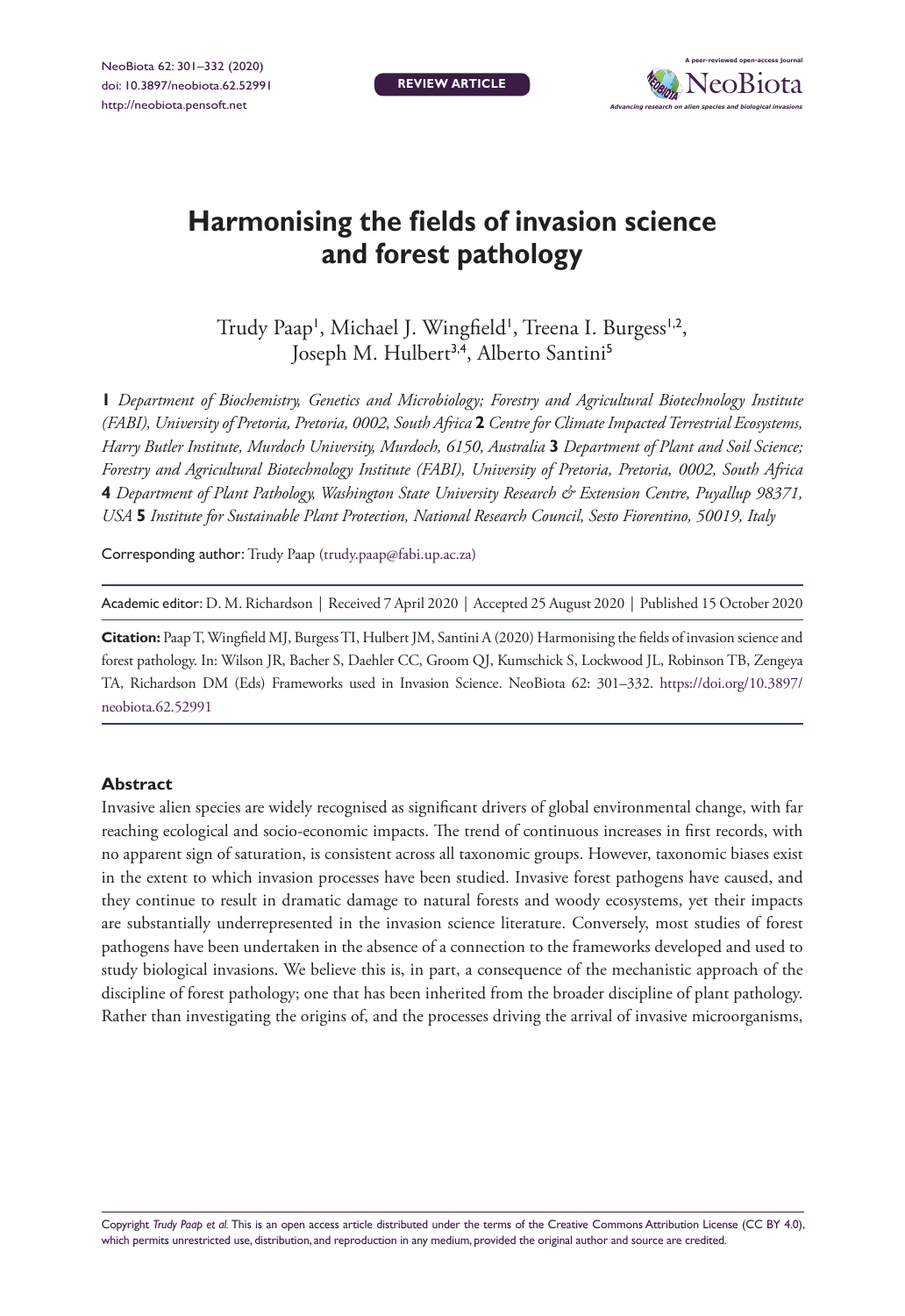the focus of pathologists is generally to investigate specific interactions between hosts and pathogens, with an emphasis on controlling the resulting disease problems. In contrast, central to the field of invasion science, which finds its roots in ecology, is the development and testing of general concepts and frameworks. The lack of knowledge of microbial biodiversity and ecology, speciation and geographic origin present challenges in understanding invasive forest pathogens under existing frameworks, and there is a need to address this shortfall. Advances in molecular technologies such as gene and genome sequencing and metagenomics studies have increased the "visibility" of microorganisms. We consider whether these technologies are being adequately applied to address the gaps between forest pathology and invasion science. We also interrogate the extent to which the two fields stand to gain by becoming more closely linked.

#### **Keywords**

coevolution, emerging, forest pathogens, invasion framework, invasive forest pathogens, microbial invasions, tree disease

#### **Introduction**

Invasive alien species (IAS) present a major threat to global biodiversity, ecosystem services, economies and human health. In the present era of globalisation, and with no end in sight to the accumulation of alien species worldwide (Seebens et al. 2017), this threat continues to grow (Pyšek et al. 2020). The field of invasion science has been established to address the issues arising from the introduction of alien species and resulting biological invasions. It is grounded in invasion ecology, but has expanded to include non-biological lines of enquiry, including economics, ethics, sociology, and inter- and transdisciplinary studies (Hui and Richardson 2017). While IAS are represented by organisms across all taxonomic groups, much of the body of work in the field of invasion science has been focussed on plants and animals (Pyšek et al 2008; Wilson et al. 2020a). Many key texts fail to consider microorganisms, or if they are mentioned, they do so only briefly (e.g. Mooney et al. 2005; Lockwood et al. 2013). In contrast, there have been a number of recent reviews on microbial invasions, including invasive forest pathogens (IFPs), however, these have generally been written by microbiologists, or where dealing specifically with forest pathogens, forest pathologists (Desprez-Loustau et al. 2007; Fisher et al. 2012; Santini et al. 2013; Gladieux et al. 2015; Ghelardini et al. 2017). Nonetheless, IFPs remain generally poorly connected with invasion frameworks, limiting the application and usefulness of these concepts.

The low level of recognition regarding the importance of forest pathogens in invasion science is concerning, when considering the substantial effects of IFPs and their ability to completely alter landscapes. IFPs have been responsible for many disastrous outbreaks of diseases in commercial, natural and urban forests. Well known historical examples include chestnut blight (caused by *Cryphonectria parasitica*), Dutch elm disease (*Ophiostoma ulmi sensu lato*), *Phytophthora cinnamomi* in southwest Australia, and in more recent history, sudden oak death (*Phytophthora ramorum*) and ash dieback (*Hymenoschyphus fraxineus*) (e.g. Brasier and Buck 2001; Rizzo and Garbelotto 2003;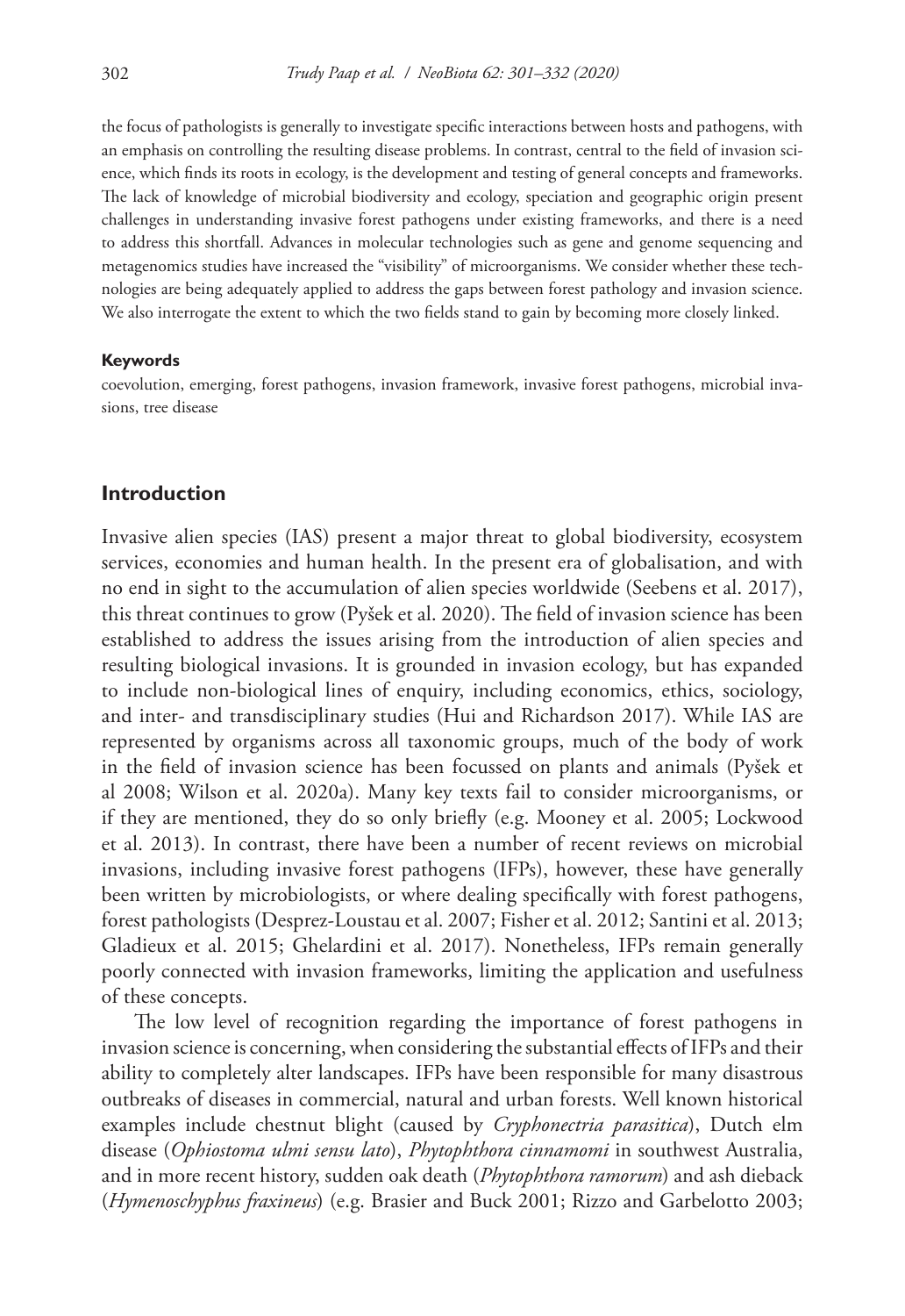Shearer et al. 2007; Pautasso et al. 2013; Rigling and Prospero 2018). These and other diseases have fundamentally altered ecosystems, with entire tree species practically eliminated from the landscape. For example, the second pandemic of Dutch elm disease is estimated to have killed between 30 and 50 million elms in the United Kingdom alone (Brasier 2008). Likewise, chestnut blight functionally removed mature American chestnut (*Castanea dentata*) trees from natural landscapes within 30 years of its arrival (Brasier, 2008; Loo, 2008), and sudden oak death is having a similar impact on tanoak (*Notholithocarpus densiflorus*) in Oregon and California (Cobb et al. 2012). Common ash (*Fraxinus excelsior*) is now threatened in much of its natural distribution across Europe, with mortality rates as high as 85% recorded from sites infected with *H. fraxineus* (Pautasso et al. 2013; Coker et al. 2019). In addition to dramatic changes in forest canopy composition, direct and indirect effects on communities, including losses of important ecosystem services, are increasingly reported following these invasions. Mitchell et al. (2014) highlighted the wide-ranging ecological implications of ash dieback resulting from *H. fraxineus* infection. Likewise, the invasive fungal pathogen *Austropuccinia psidii* (cause of myrtle rust), has significantly altered species richness and abundance in Australian rainforest communities, within a short period of time (Fernandez-Winzer et al. 2020).

Coevolution between forest pathogens and their hosts, together with pressures from competition, predation and parasitism, has contributed to the complexity and stability of natural ecosystems. Severe disease outbreaks by native pathogens under natural environmental conditions, are therefore rare (Burdon and Thrall 2009). Importantly, this coevolution between hosts and pathogens has occurred under a particular set of environmental conditions (Stenlid and Oliva 2016). Pathogens are therefore contained by geographical, environmental and evolutionary barriers, with these barriers impeding spread to novel hosts and limiting their potential to cause severe disease outbreaks. However, release from any one of these barriers may result in pathogenic behaviour, and the emergence of a new disease.

The term emerging infectious disease (EID) has its history in the medical and veterinary fields, but has also been applied to diseases of plants (Anderson et al. 2004). Of the three means by which an EID can arise, generally only one, the crossing of geographical barriers due to human mediated dispersal, is recognised as a process leading to biological invasions (Ogden et al. 2019). Within the context of forest pathology, a challenge when faced with the emergence of a new disease is determining whether this is due to the introduction of an alien species, or the consequence of a native pathogen being favoured by changing environmental conditions. The latter scenario has become increasingly common under conditions of habitat disturbance and climate change (Desprez-Loustau et al. 2006; Paap et al. 2018). The lack in knowledge of microbial biodiversity and ecology, speciation and geographic origin confound the problem of defining emerging diseases from an invasion perspective. While recent advances in molecular technologies have increased the "visibility" of microorganisms, the paucity of information remains a challenge. It is, therefore, understandable, but remains concerning, that pathogens are strikingly underrepresented in invasion science.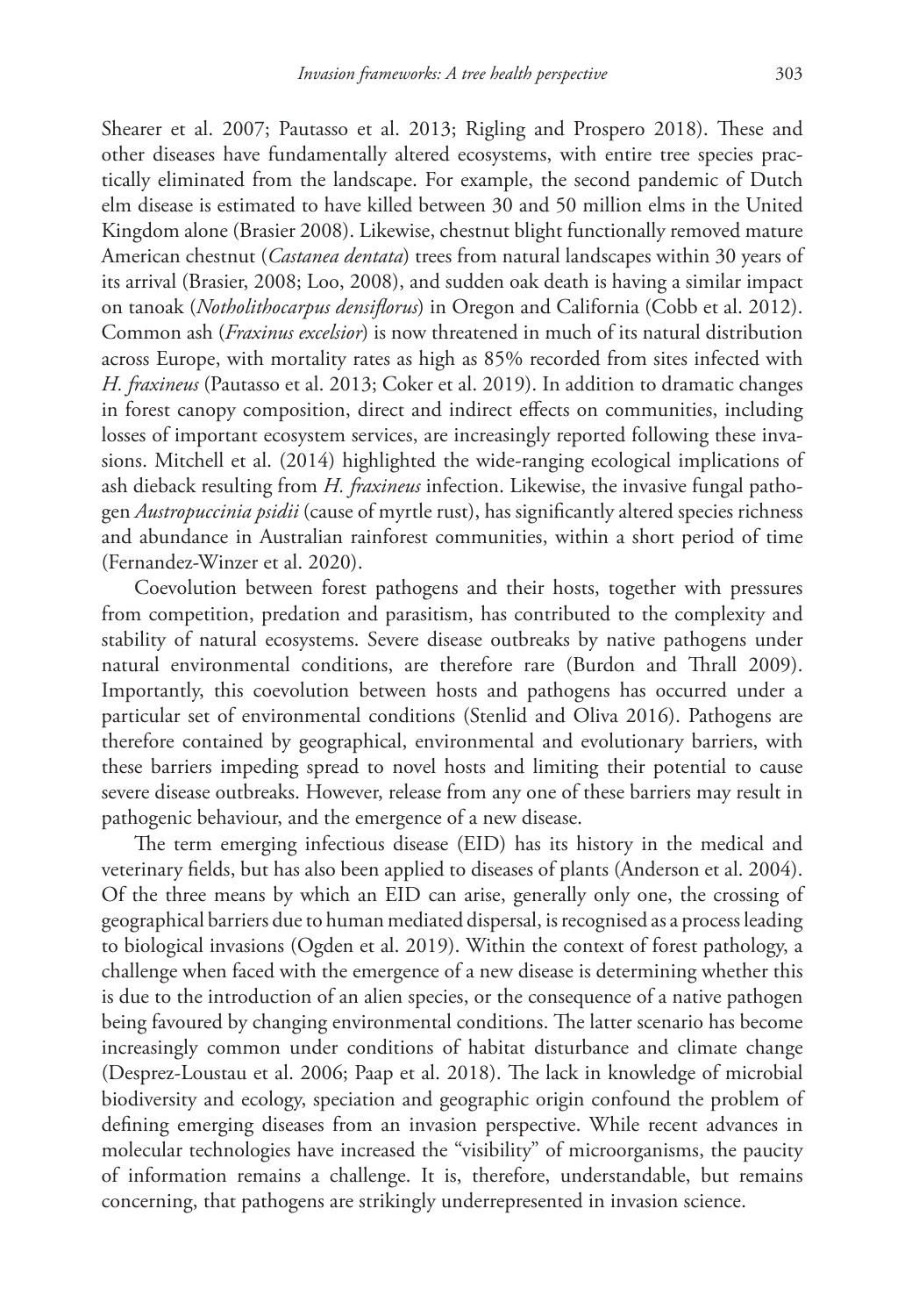The clearest evidence for this underrepresentation is that among the IUCN list of 100 of the World's Worst Invasive Alien Species (Lowe et al. 2000), only six are microorganisms. And of these, only three (*Cryphonectria parasitica*, *Ophiostoma ulmi sensu lato* and *Phytophthora cinnamomi*) are forest pathogens. A more recent example is that of the European Union list of alien species of Union Concern. Despite two updates, forest pathogens (and microorganisms in general) remain absent from this list (European Union 2019). Another example is South Africa's [http://invasives.org.](http://invasives.org.za) [za](http://invasives.org.za), which includes information about invasive plants, animals and insects, but not microorganisms, despite the presence of globally regulated species such as *Austropuccinia psidii* and *Fusarium circinatum* (Wingfield et al. 2008; Roux et al. 2013).

There have been previous calls for increased cooperation between microbiologists and invasion scientists. For example, Desprez-Loustau et al. (2007) highlighted the underrepresentation of fungi in the field of biological invasions, most likely due to a lack of scientific knowledge of fungal biodiversity and ecology. They hoped to raise awareness among mycologists and ecologists of the fungal dimension of invasions, and they identified the need to intensify research in fungal ecology to address the issue of future introductions. More recently, Wingfield et al. (2017) observed that forest pathologists have frequently undertaken epidemiological studies in the absence of any reference to, or reflection on, invasion science principles or frameworks, and called for closer collaboration between the disciplines.

This review interrogates the history of the disciplines of forest pathology and invasion science, seeking insights as to why the two fields have remained relatively unconnected. We consider several explanations for this disconnect and highlight the need to resolve these issues. By adopting the frameworks of invasion science, forest pathologists may be able to better understand how and why invasions occur. Importantly, also where, when and how invasions can be stopped or mitigated. The issue of microbial invasions has been described as one of the most pressing topics facing invasion science (Ricciardi et al. 2017; Thakur et al. 2019). Therefore, a greater inclusion of IFPs and microorganisms in general, is essential for the continued advancement of the field of invasion science. For the purpose of this review we consider IFPs in the strict sense, as a subgroup of IAS i.e. of alien origin and a consequence of human mediated dispersal.

### **A brief history of forest pathology and invasion science**

### **Forest pathology**

The Greek philosopher Theophrastus (c.  $371 - c$ . 287 BC) was the first to study and write about disease of trees, cereals and legumes. However, it was not until the mid-1800s that the role of pathogenic microorganisms in causing plant disease was understood. Anton de Barry, a German surgeon, botanist and microbiologist, is recognised as the founding father of modern plant pathology and modern mycology. In 1861, de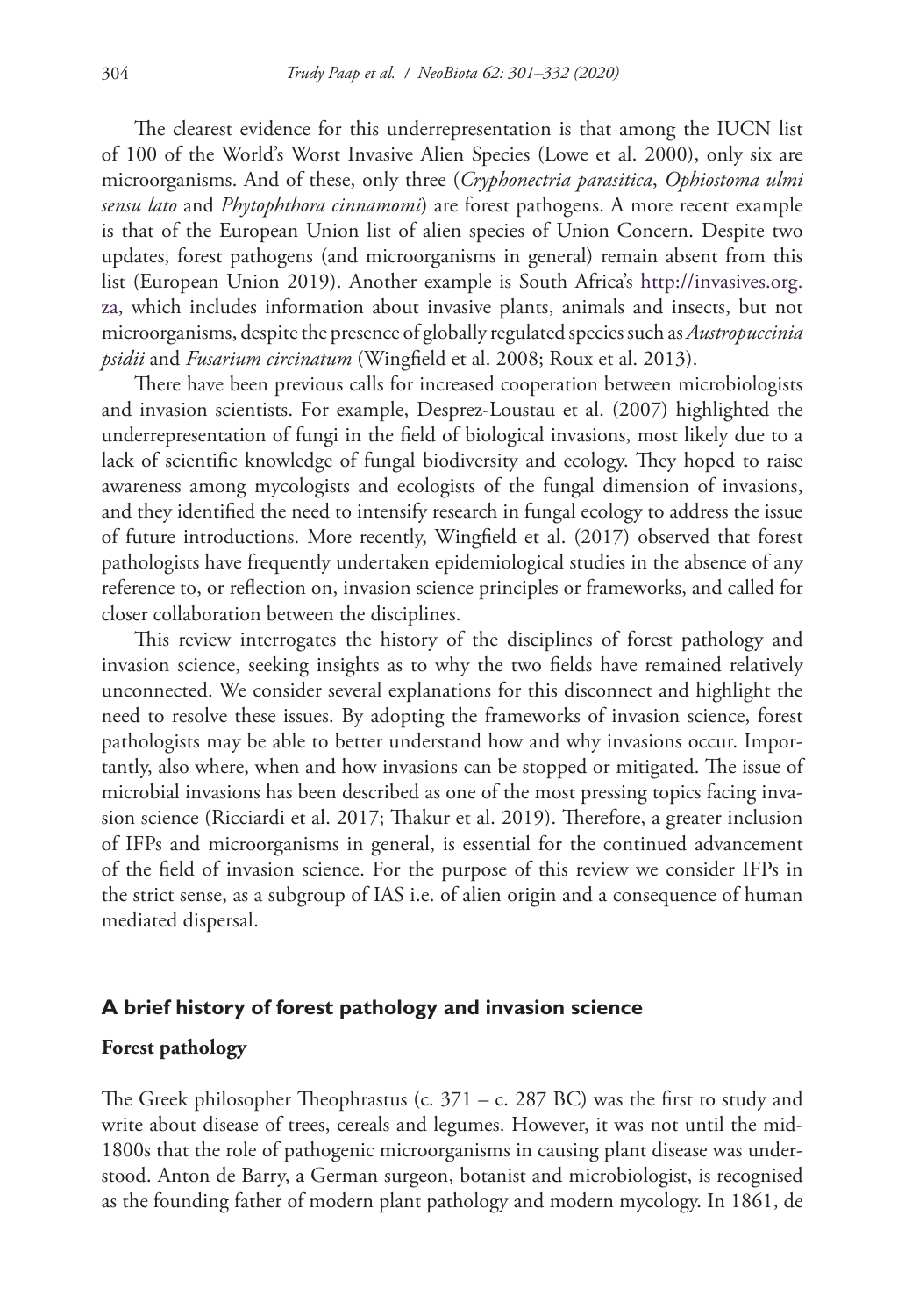Barry documented in detail the life cycle of *Phytophthora infestans* and provided experimental evidence to demonstrate its role of as the causal agent of potato late blight. In doing so, he refuted the long-standing doctrine of "spontaneous generation", and the discipline of physiological plant pathology was born (Kutschera and Hossfeld 2012).

Forest pathology emerged soon afterwards, as a branch of plant pathology dealing with diseases of woody plants growing in natural ecosystems, plantations and urban environments. The German forester Robert Hartig is widely regarded as the "father" of forest pathology. His work characterised and linked *Heterobasidion annosum* to conifer root and butt rot (published in 1874), refuting the notion of decay being responsible for the spontaneous generation of fungi by showing that fungi were the cause of decay (Shigo 1967).

The first half of the 1900s saw only a small number of forest pathologists working worldwide. Interestingly much of today's understanding of forest pathology is still underpinned by the work of these few early pioneers (Boyce 1938; Peace 1962). Historically, the focus of forest pathology was centred on determining the cause and control of specific disease problems; essentially, a mechanistic approach adopted from the broader field of plant pathology. Rather than investigating the origins of the microorganism, the processes driving its arrival, or determining the basic underlying biology of the disease system, the emphasis was primarily on controlling the resulting disease problem.

Forest pathology has been strongly shaped by the influences of microbiology and health sciences, quintessential to its plant pathology roots. However, forest pathology is also a sub-field of forestry and as such, has dealt with long time scales and diverse environments, much more so than classic agronomic crop-based plant pathology (Desprez-Loustau et al. 2016). In addition to severe disease outbreaks caused by IFPs, forest health is also marked by important tree declines. Manion (1981) formalised the tree decline concept, incorporating abiotic and biotic predisposing, inciting and contributing factors. In contrast to crop pathology, where systems are simplified and intensely managed, forest pathology deals with complex and long-lived ecosystems. The environmental differences play a significant role in determining host-pathogen interactions and their subsequent outcomes.

Within the context of forest pathology, two diverging branches of the discipline have arisen. This has come about as a result of two broad settings in which forestry is undertaken; plantation forestry versus natural and semi-natural forests. Planted forests are generally very simplified ecosystems, more similar to a crop than to a natural forest. This type of silviculture, combined with a wide use of non-native tree species is the dominant, if not exclusive, form of forestry in the Southern Hemisphere (South America, South Africa, New Zealand and to an extent, Australia), and also East and South East Asia. They are typically monospecific, and characterised by both native and non-native trees mostly of the genera *Pinus*, *Eucalyptus* and *Acacia* (Wingfield et al. 2015; Burgess and Wingfield 2017). Consequently, the focus of forest pathology today has arguably remained more closely linked to the mechanistic approach of plant pathology. While there is some plantation forestry in the Northern Hemisphere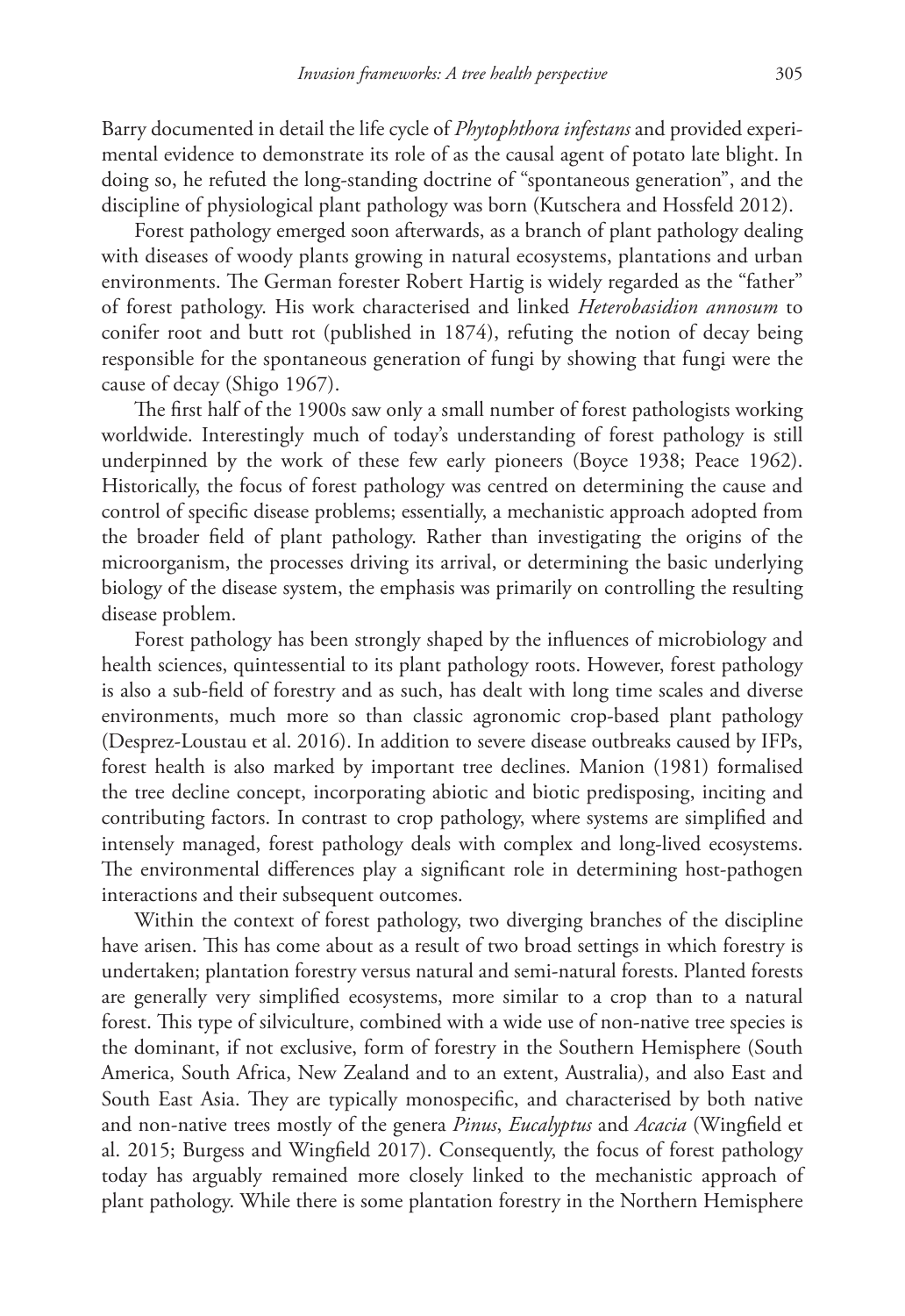including genera of *Pinus*, *Picea*, *Pseudotsuga*, *Populus* and *Eucalyptus*, the experiences of forest pathologists in the Northern Hemisphere have tended to come mostly from a silviculture based on native species cultivated in natural or semi-natural environments, or from plantations of native species. Here, silvicultural practices have long been implemented to manage native forest tree species with the objective of optimising timber production and maintaining tree cover. A less mechanistic and more ecological approach to forest pathology has evolved from this setting. Broadly speaking, management of native forest tree species, including dealing with disease problems, has long been practiced in Europe, North America and Russia (Manion et al. 1981; Tainter and Baker 1996). However, until recently, response to the emergence of a new forest disease has focused on how to manage the outbreak, and not on why, how and from where the causal agent has arrived. This approach is typically mechanistic and is likely derived not only from plant pathology, but also from the past approach to human diseases, where treatments have historically focused on limiting symptoms, as opposed to eliminating the causal agent.

#### **Invasion science**

The discipline of invasion science is a relatively young field. In 1958, the British biologist Charles Elton (1958) published *The Ecology of Invasions by Plants and Animals*, describing for the first time the biology of invasive organisms, and noting their importance as drivers of ecosystem change. By the 1980s, there was a growing body of accounts in the literature of non-native species invading novel environments. There was also the realisation that increased world trade and travel were leading to an increased frequency of biological invasions. Furthermore, that the negative effects associated with the invasion of non-native species presented one of the greatest threats to native ecosystems and biodiversity (Macdonald et al. 1986; Mooney and Drake 1986).

A meeting of the Scientific Committee on Problems of the Environment (SCOPE) held in 1982, identified that the invasive spread of organisms introduced by humans outside of their native ranges was a problem of global concern (Reichard and White 2003). In the period following this meeting, an important series of books and journal articles were produced on the topic. And it was largely from this foundation that the field of invasion science emerged as a discipline in its own right (Hui and Richardson 2017).

An important issue encountered in the field of invasion science is that researchers concerned with different taxa and different environments developed their science and the associated terminology, along parallel but independent lines. This has led to the use of synonymous terms for the same processes, and multiple definitions for the same term. There are also differences in how the process of invasion is described with regard to the taxon being studied. Consequently, different frameworks have been adopted across the different taxa and environments (Blackburn et al. 2011). This is probably most obvious in the approaches used in the study of plant and animal invasions. Plant biologists have commonly adopted the terminologies and frameworks of Richardson et al. (2000),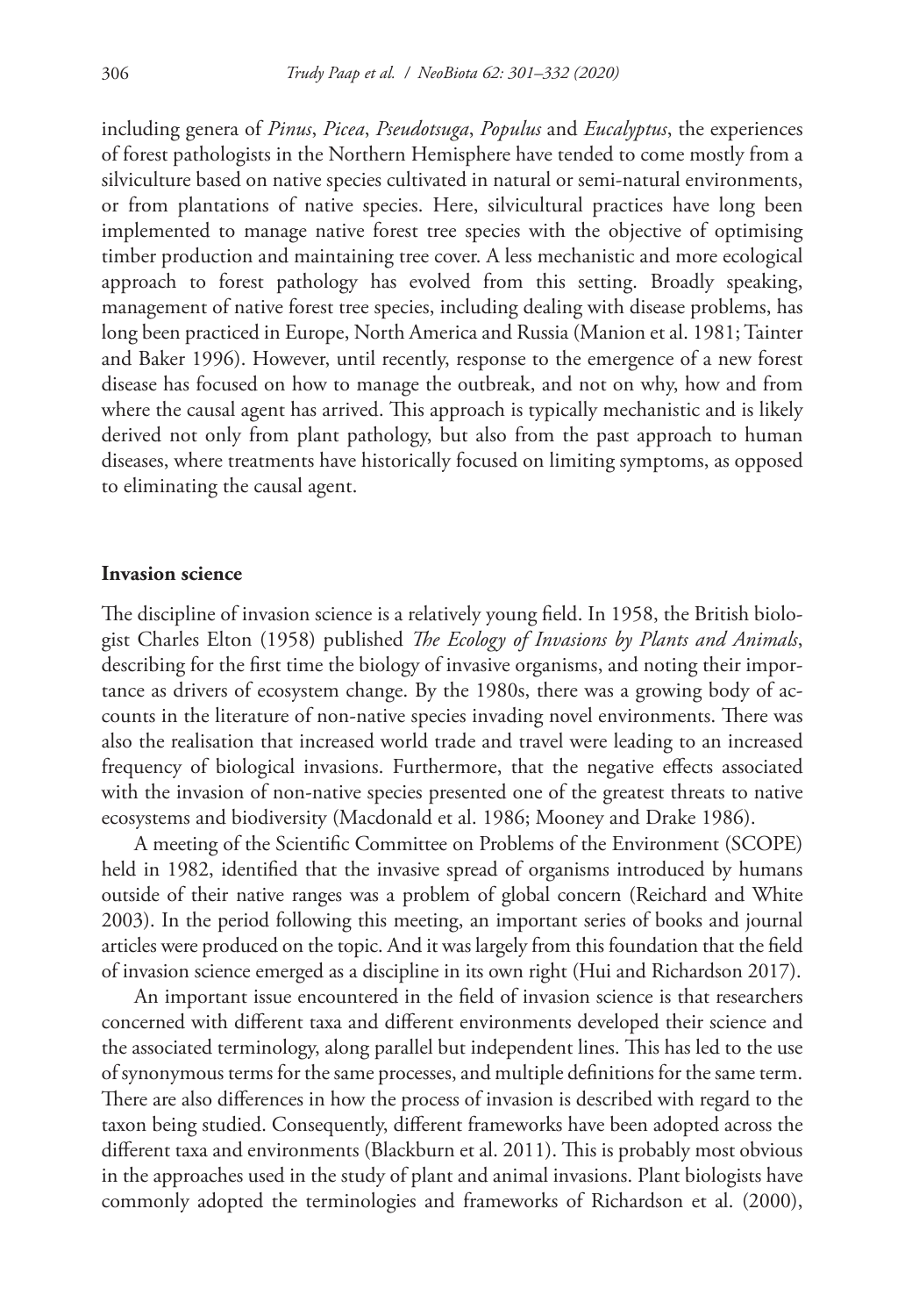while researchers undertaking studies of animal invasions have generally adopted the frameworks (or modifications thereof) first proposed by Williamson (1996).

The lack of agreement on usage of terminology has been acknowledged as bringing an added complication to an already challenging field (Blackburn et al. 2011; Lockwood et al. 2013; Pereyra 2016; Courchamp et al. 2017). In the last decade, there has been a strong push to align the terminologies and concepts used across different taxa and environments such as the terminology proposed by the IUCN Environmental Impact Classification for Alien Taxa (EICAT) (Hawkins et al. 2015). Perhaps a redeeming factor here has been that these scientists, whether dealing with plant invasions or animal invasions, come from fields that are strongly based in ecology and conservation biology. This has resulted in a strong common approach with regards to addressing the problem. It has clearly also assisted greatly in moving towards a common framework for studying plant and animal invasions, which has been achieved through the development of a "unified framework for biological invasions", developed by Blackburn et al. (2011). A similar effort to better align terminologies between the fields of invasion science and forest pathology has yet to be undertaken. Box 1 includes a number of terms for which varying definitions are applied by the two fields.

### **Recognition of invasion science by forest pathologists**

The term "invasion" was first linked with a forest pathogen by Weste and Taylor (1971), to describe the development of disease following the establishment and spread of *Phytophthora cinnamomi* in the Brisbane Ranges of Australia. It was not until the early 2000s, however, that "invasive" and variations thereof, were more widely applied to forest pathogens, e.g. *Phytophthora lateralis* Port Orford Cedar root rot (Jules et al. 2002), *Phytophthora kernoviae* (Brasier et al. 2005). The continued introduction of economically and environmentally damaging forest pathogens and their establishment in novel areas has highlighted the need for forest pathologists to look to invasion science for insights on how to better understand the processes leading to invasion and spread of IFPs (Brasier 2008; Loo 2008; Santini et al. 2013; Scott et al. 2019).

A rising interest and acknowledgment of the importance of invasion science as a concept relevant to forest pathology is reflected in the uptake of the use of the term "invasive", or variations thereof, in contemporary publications by forest pathologists. To provide a view of how this has changed in recent years, we conducted a search using the Web of Science BIOSIS Citation Index<sup>SM</sup> record data, for articles published between 1965 and 2019 that included the terms "forest", "pathogen" and "invas\*". For comparison, we conducted searches for the same period using the terms "emerg\*", "alien", "exotic" and "non-native", together with "forest" and "pathogen". The results are shown in Figure 1. Throughout the 1990s and early 2000s, there are few records for any combination of the terms. From this point, however, there is a marked increase in the use of the terms "invas\*" and "emerg\*", with steady increases also for "alien", "exotic" and "non-native". There is a continued increase in records including the terms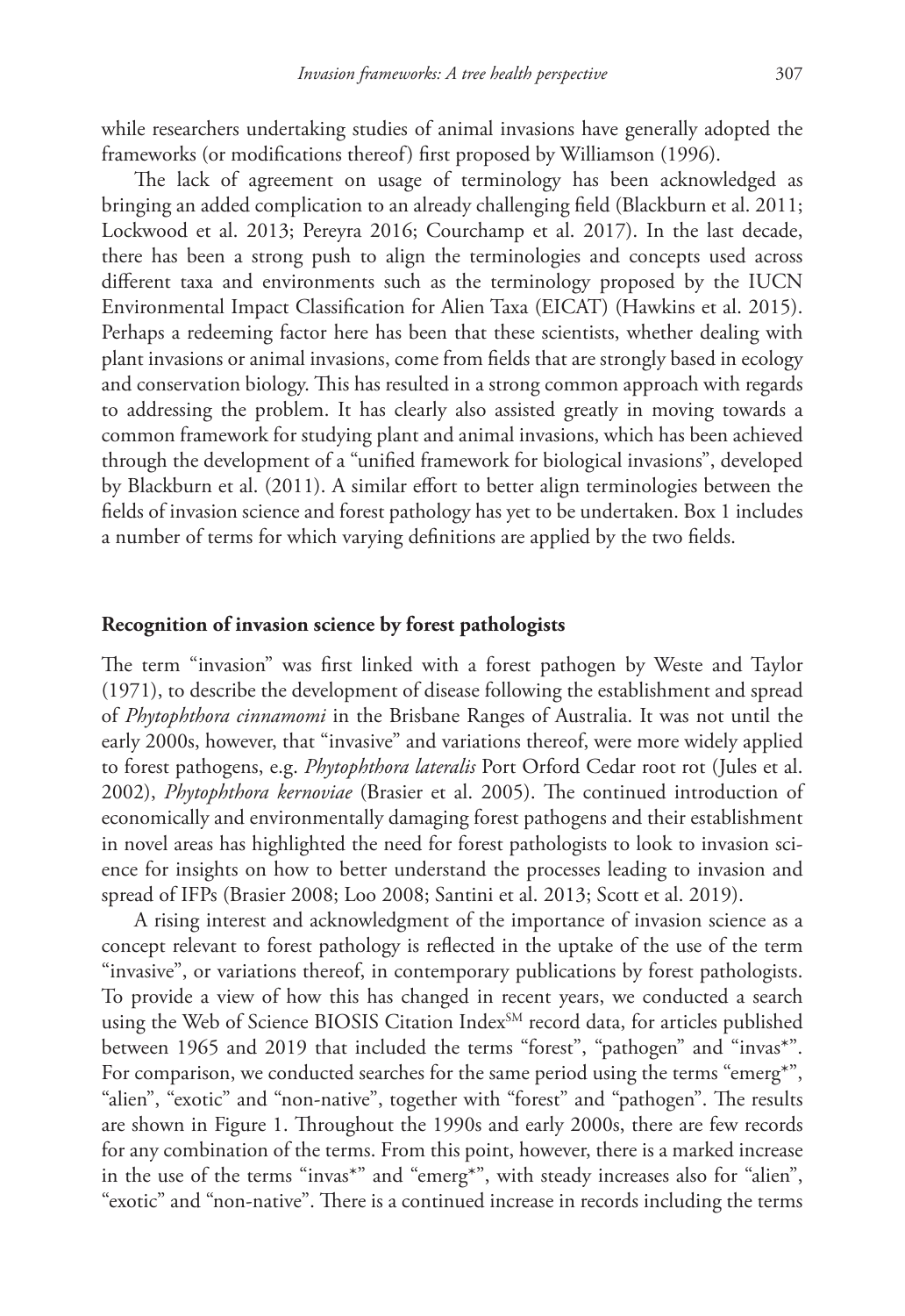**Box 1.** Terminology used in this review.

- **Alien/non-native/non-indigenous/exotic/foreign** An organism (species, subspecies or lower taxon) transported outside of its native range, either intentionally or unintentionally by human agency.
- **Native/indigenous** An organism that has evolved in a given area or that arrived there by natural means, without human intervention.
- **Endemic** An organism occurring naturally only in a particular geographic region. In a pathology context, endemic may also refer to a pathogen (or resulting disease) that is characteristic of a particular population, environment or region (i.e. it is permanently established).
- **Cryptogenic** Taxa deemed to be alien, but without definitive supporting evidence.
- **Invasibility**  The properties of a community, habitat or ecosystem determining its inherent vulnerability to invasion by alien organisms.
- **Invasiveness** The traits of an organism e.g. life-history traits and modes of reproduction, that determine its ability to invade, i.e. to overcome the barriers to invasion.
- **Invasion process** A series of stages (transport, introduction, establishment, and spread) through which an organism must pass before it is considered invasive.
- **Invasive alien species (IAS)**  A self-sustaining (naturalised/established) population of a species accidentally or intentionally introduced by human actions, to an area outside of their native geographic range, into an area where they are not naturally present. While not all definitions include impact, others specify IAS cause, or are likely to cause, socio-cultural, economic, or environmental harm or harm to human health.
- **Emerging alien species** An organism whose incidence or geographical distribution is increasing notably, or a newly introduced or newly described species. The causes of emergence may be multiple and complex, but it is generally accepted that human activities (e.g. accidental introduction, modifications of land use) play an important role (Seebens et al. 2018).
- **Emerging Infectious Disease** An infectious disease appearing in a population for the first time, or that may have existed previously but is rapidly increasing in incidence or geographic range (WHO: [https://apps.who.int/iris/](https://apps.who.int/iris/handle/10665/204722) [handle/10665/204722](https://apps.who.int/iris/handle/10665/204722); Ogden et al 2019).
- **Invasive forest pathogen (IFP)** A pathogenic microorganism (a species, subspecies, race, or forma specialis) introduced by human actions to an area outside its natural distribution, where it behaves as an agent of disease on native or alien trees or shrubs.
- **Epidemiology** The study of the spatial and temporal changes occurring during epidemics caused by populations of pathogens in populations of hosts, under influences of the environment – in short, how disease develops in populations.
- **Naturalised** A self-sustaining population of an intentionally or unintentionally introduced alien species that has adapted to, and reproduces successfully, in its new environment. The term established has been used synonymously.
- **Spill-over** A concept first proposed for animal pathogens, to describe the process of pathogen transmission from a reservoir population with a high pathogen prevalence, to a novel host population with which it has come into contact (Daszak et al. 2000). The concept has also been defined as "cross-species transmission of disease without the establishment of a self-sustainable population onto the new host" (Giraud et al. 2010).
- **Spill-back** If an alien species is a competent host for a native pathogen/parasite, the population of the pathogen/ parasite builds up on this host and "spills-back" onto native hosts (Daszak et al. 2000).
- **Host-jump** From an evolutionary perspective, it is defined as "a colonisation of a new host species that leads to increasing genetic separation from the parent population until speciation is complete" (Thines 2019). In an ecological sense, refers to a pathogen moving from its coevolved host to a novel host, a situation facilitated by contact between previously geographically separated host species (e.g. host-jump from introduced host to native host in novel environment, or native microorganism jumping to introduced host). Also referred to as "host-shift".
- **Hitchhikers** Within a forest pathology context, the term refers to microorganisms transported with asymptomatic plants, including pathogens. While "hitchhiker" has not been formally defined in the invasion literature, it has been used to describe species that are carried by chance or unknowingly, in relation to the "stowaway" pathway (Harrower et al. 2018). This pathway, however, precludes biological connection to the organism with which they are transported. The definition by forest pathologists would place it within the "contaminant" pathway of the Convention on Biological Diversity classification, however, there is no instance in the invasion terminology linking it to this pathway.

"invas\*" and "emerg\*", and while "exotic" tracks these for a number of years, use of the latter three terms stabilises in contrast to the continued rise of "invas\*" and "emerg\*". The results reflect the uptake of "invasive", or variations thereof, by forest pathologists,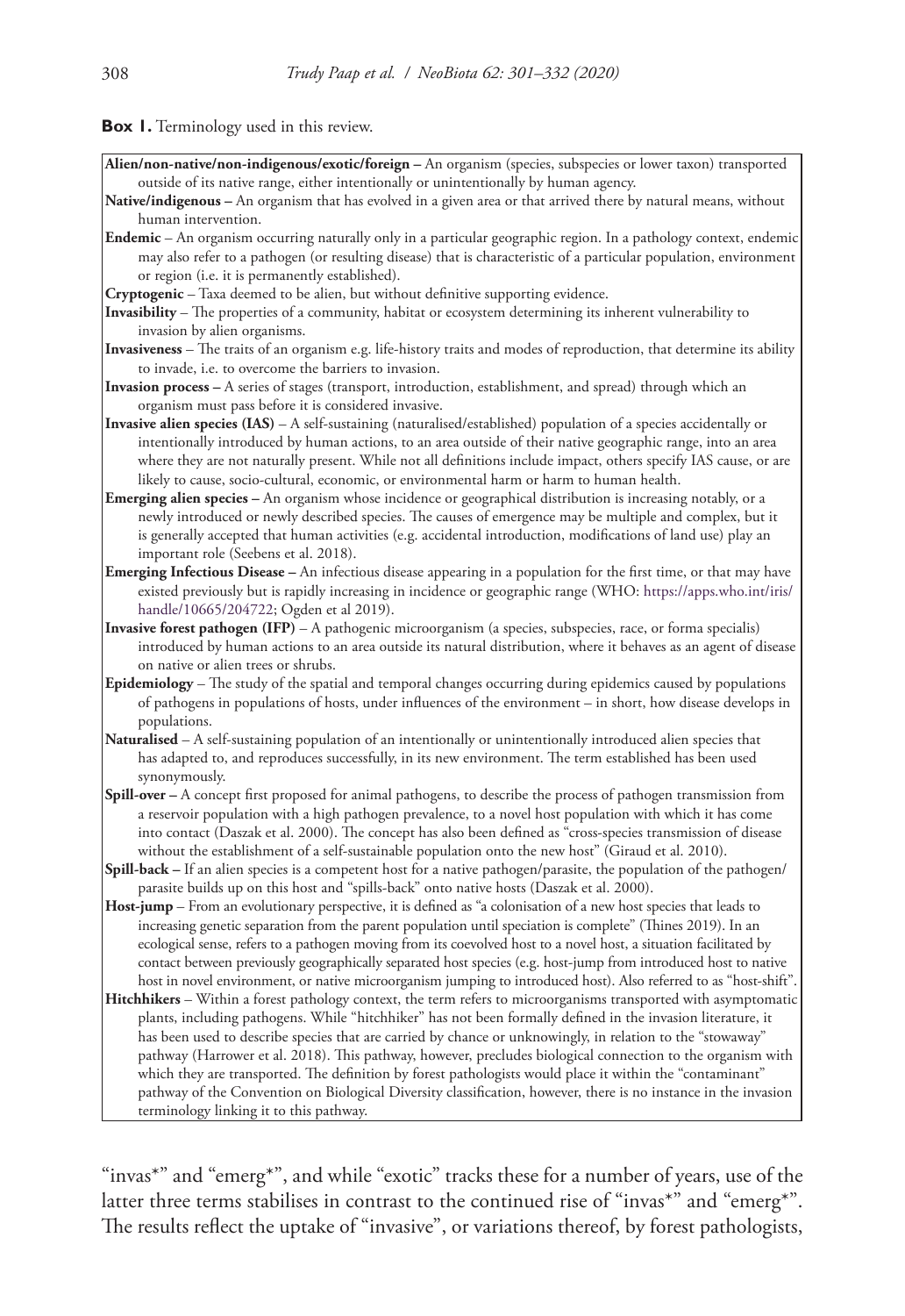

**Figure 1.** Number of record counts returned from a Web of Science search including the terms "forest" and "pathogen" together with the terms "invas\*", "emerg\*", "alien", "exotic" and "non-native", for the years 1965–2019.

but also demonstrate that "emerging" remains a relevant concept. It is appropriate for describing diseases caused by cryptogenic species, and is also the most appropriate term to apply to the growing number of instances where native microorganisms become disease-causing agents under global change. Also, of note is that invasion scientists have recently started using the term "emerging" to acknowledge the challenge of invasions by organisms not previously encountered as aliens (Seebens et al. 2018). The term "emerging alien species" is used to describe those that are detected as aliens for the first time, i.e. with no previous invasion history (Seebens et al. 2018), consequently, it is challenging to predict their impact and spread (Pyšek et al. 2020).

#### **Policy and regulation**

Although pathologists have only recently adopted the invasion vocabulary, regulations regarding introduced plant pests and pathogens predate those on invasive species, with the first international convention to inhibit the spread of plant pests signed in 1878 (MacLeod et al. 2010). This highlights the early recognition of the threat posed by alien pests and pathogens, to the extent that it justified the establishment of international regulations. However, policy and regulation remain an area where plant and animal invaders are treated in different conventions to plant pests.

Phytosanitary regulations in most countries are based on the International Plant Protection Convention (IPPC; [https://www.ippc.int/about/convention-text\)](https://www.ippc.int/about/convention-text) and the World Trade Organisation (WTO) Agreement of the Application of Sanitary and Phytosanitary Measures (SPS, [http://www.wto.org/english/res\\_e/booksp\\_e/](http://www.wto.org/english/res_e/booksp_e/agrmntseries4_sps_e.pdf) [agrmntseries4\\_sps\\_e.pdf](http://www.wto.org/english/res_e/booksp_e/agrmntseries4_sps_e.pdf)) (Eschen et al. 2015). The IPPC makes provision for international trade within a plant protection agreement, and aims to prevent and control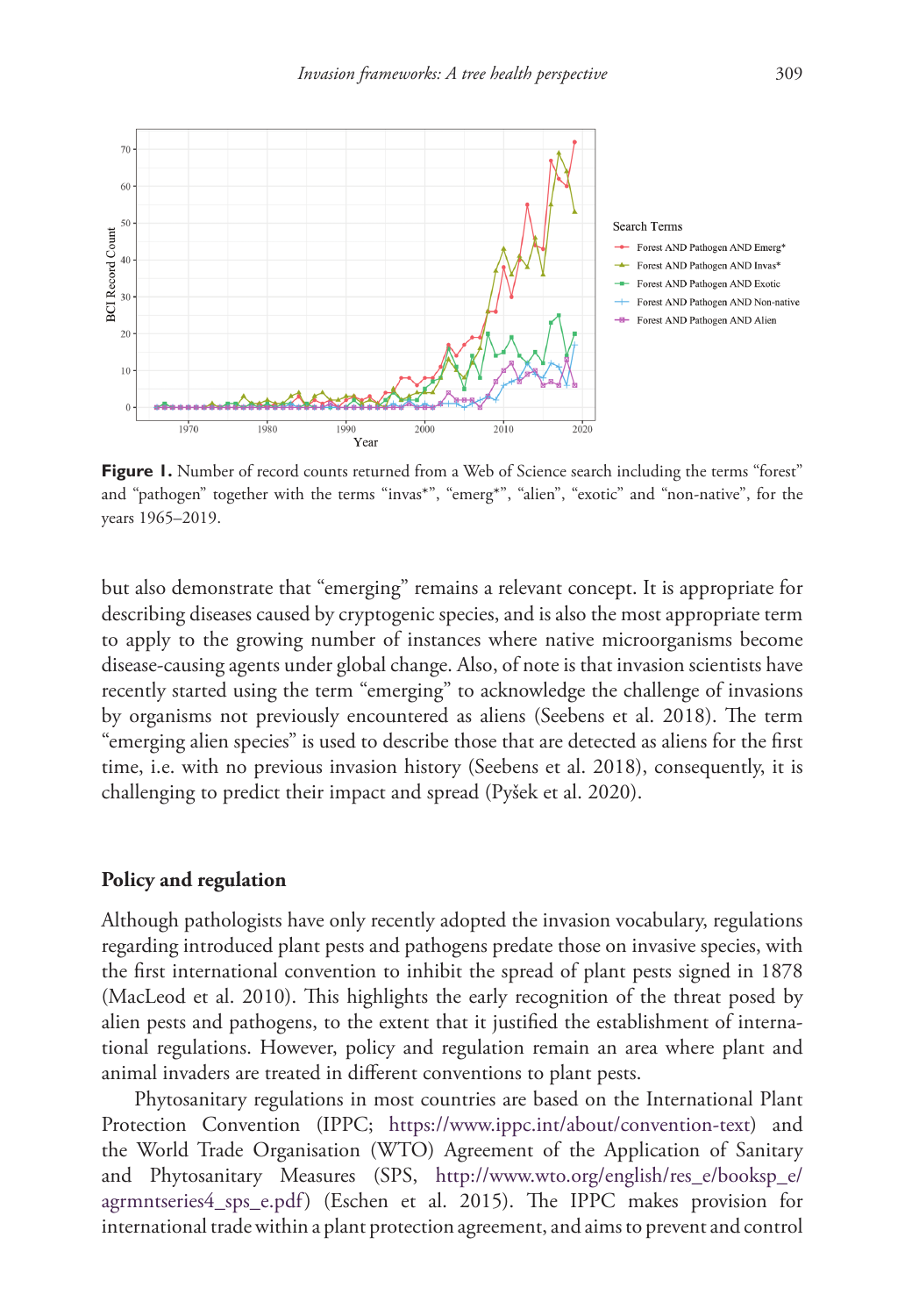the introduction and spread of pest organisms including weeds and invasive species, of plants, plant products, and wild plants, while the SPS provides for plant protection within a trade agreement (MacLeod et al. 2010). The current provisions have received criticism with regards to their ability to protect wildlife (including undomesticated plants), as the focus of the SPS and IPCC is largely on plants of economic importance (Dunn and Hatcher 2015; Roy et al. 2017). Further, a conflict of interest arises in that the primary aim of the WTO is to promote international trade rather than protect the environment, and the SPS aims to prevent countries from implementing protectionist trade barriers, to minimise the disruption plant health regulation might impose on trade (Brasier 2008; Dunn and Hatcher 2015).

The Convention on Biological Diversity (CBD) was established with the objectives of safeguarding biodiversity, ensuring its sustainable use, and equitable sharing of benefits from genetic resources. IAS are specifically addressed in the CBD Aichi Biodiversity Target 9: "By 2020, invasive alien species and pathways are identified and prioritised, priority species are controlled or eradicated, and measures are in place to manage pathways to prevent their introduction and establishment" ([http://www.](http://www.cbd.int/sp/targets/) [cbd.int/sp/targets/](http://www.cbd.int/sp/targets/)). While the IPPC and the CBD share some common ground and seek to find ways to cooperate (MacLeod et al. 2010), Roy et al. (2017) highlight the underrepresentation of pathogens in alien species regulation, and suggest the threats posed by alien pathogens (including IFPs) should receive greater attention by CBD Parties, to fully address the requirements of Aichi Target 9.

#### **Outdated paradigms**

There is a perception amongst some invasion scientists that forest pathology does not fit in studies of invasion biology because it is not related to the ecology of natural ecosystems. While this view may be somewhat appropriate for pathology conducted in agriculture or commercial forestry, not all forest pathology is conducted in this setting. There are also many situations where plantations are established adjacent to native forests accommodating related hosts, as is commonly found for *Eucalyptus* plantation forestry (Burgess and Wingfield 2017). Invasion scientists work within a paradigm focussed on native ecosystems, and while a large body of research on invasions applies to natural areas, not all IAS affect natural ecosystems, and urban areas are particularly vulnerable to the establishment of IASs (Cadotte et al. 2017; Paap et al. 2017a; Potgieter et al. 2020). In addition to aiding the introduction and establishment of IASs, urban areas may also act as bridge-heads from which invasive species may spread out of cities (Paap et al. 2017a; Reed et al. 2020; Potgieter and Cadotte 2020). It can be argued that until the 1980s, biological invasions by plants and animals were considered as confined to anthropogenically disturbed areas. One of the working groups of the SCOPE programme on ecology of biological invasions was specifically tasked to address invasions in nature reserves, asking 'Can an undisturbed community be invaded by introduced species?' (Usher 1988). It is only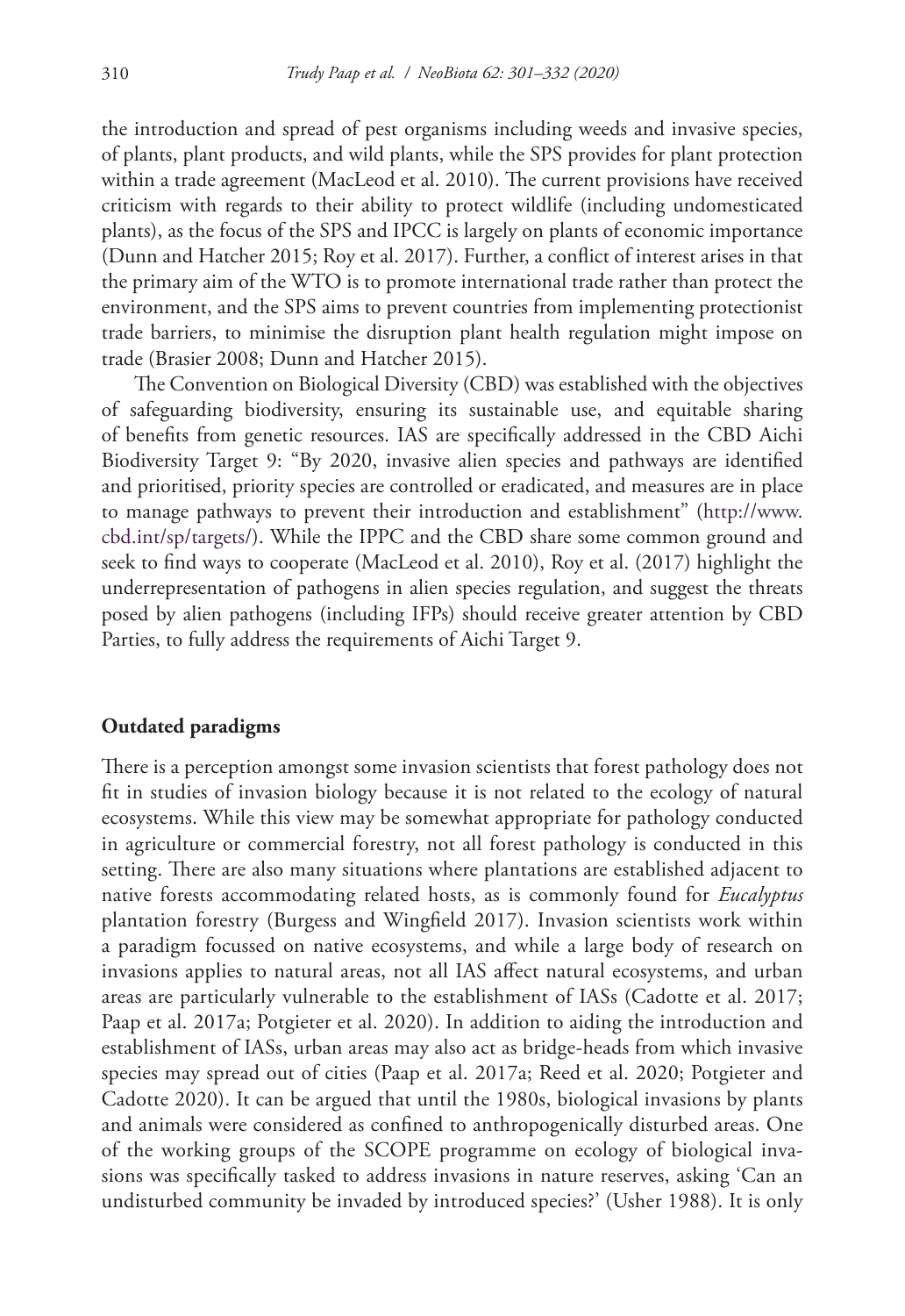in more recent years that a shift has occurred towards studying invasions in natural environments (Foxcroft et al. 2017).

Many forest pathologists, even contemporary ones, have come from a classical plant pathology background, as opposed to one focussed on forestry or ecology. Consequently, their studies have had a stronger focus on local and micro-processes, on individual organisms and their interactions, and on finding immediate solutions to the problem, rather than embracing a more ecological approach (Wingfield et al. 2017). While many studies conducted into tree declines and tree diseases are based on the disease triangle or tree decline spiral, and are therefore less micro-process focused (Dukes et al. 2009; Ramsfield et al. 2016; Stenlid and Oliva 2016; Ghelardini et al. 2017), greater collaboration between invasion scientists and forest pathologists should be encouraged, especially in the Southern Hemisphere. Where such collaborations have been undertaken, greater insights into the dynamics of pathogen invasion have been identified (e.g. Soubeyrand et al. 2018).

# **Emerging forest diseases vs invasive forest pathogens**

As previously noted, when investigating a new forest disease, it is not always immediately obvious whether the outbreak results from the arrival of an alien pathogen, or is driven by environmental change. The term "emerging" does not require knowledge of the alien status of the causal agent, and encompasses the range of scenarios under which diseases of trees can develop. This includes damaging host-jumps that may occur following the establishment of an alien host. A notable example is that of *Austropuccinia psidii*. This rust fungus jumped from native Myrtaceae in its natural range in South America to introduced *Eucalyptus* (Coutinho et al. 1998; Glen et al. 2007). Disease may also emerge where an environmental barrier is lifted e.g. habitat disturbance or climate change leading to a native microorganism causing disease on a coevolved native host (Paap et al. 2017b, 2018).

Where disease establishes as a result of the introduction of an alien pathogen, this may be on either a native or alien host, or both. In some instances, this constitutes "pathogen reunion", i.e. an alien pathogen arrives and establishes on a coevolved alien host, e.g. *Teratosphaeria nubilosa*, translocated with *Eucalyptus* trees, causing leaf blotch in plantation forests of South Africa (Hunter et al. 2008). Here, the novel environment together with monoculture plantings are conducive to disease development. An IFP may also establish on a naïve host which is alien to the invaded region e.g. *Fusarium circinatum*, causal agent of pine pitch canker, a devasting disease of plantation *Pinus*  in South Africa (Wingfield et al. 2008). This fungus causes disease on *Pinus* spp. and with no congeners present in South Africa, has never jumped to native hosts. Lastly, there is the scenario of IFPs causing disease on native hosts, represented by some of the best-known forest diseases such as Dutch elm disease and chestnut blight. The challenge presented with regards to determining origins of disease-causing agents, as outlined in the above scenarios, has likely been a contributing factor to the historical underrepresentation of IFPs in invasion science.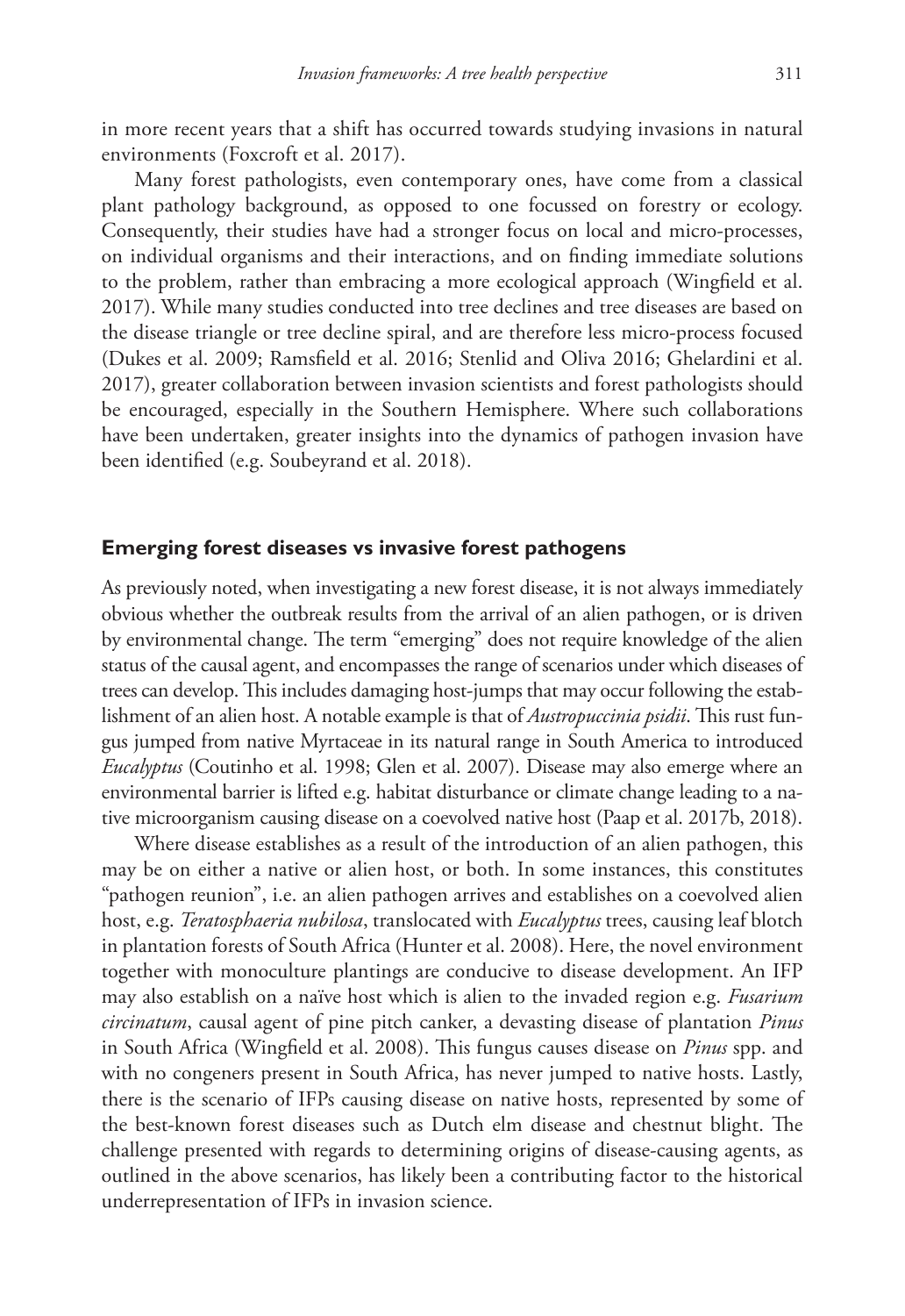### **Recognition of alien status**

Thousands of years of movement of plants, and with them the movement of microorganisms, has led to a situation where many pathogens are viewed as having cosmopolitan distributions i.e. naturalised (Santini et al. 2018). This is especially the case for agricultural crops. Historically, there has been less movement of forest trees than crop plants. But, with increasing international trade, especially the movement of plants for planting, and the growing use of planted forests, this situation is changing and resulting in increasing threats and challenges. However, the biogeography of most fungi (and microorganisms in general) remains largely unknown. The absence of such baseline data means that when a new disease emerges, it must be determined whether this is due to the arrival of an alien species, a host-jump by a native species to an alien planted host, or the result of a native pathogen that has evolved increased virulence or been favoured by changing environmental conditions. As such, assigning alien status is often challenging (Desprez-Loustau et al. 2010). For example, *Diplodia sapinea*, is an important pathogen of pines, causing various symptoms including shoot blight, canker, tip dieback, cone infections and blue stain (Swart and Wingfield 1991). It was first described in Scandinavia in 1822, but has a worldwide distribution and has caused disease losses in all pine plantation areas of the Southern Hemisphere, as well as in the USA, China and Europe (Desprez-Loustau et al. 2006). Some species of pine may suffer severe damage in non-native plantations, with the same species only being marginally affected in their natural range. *Diplodia sapinea* is present as a latent pathogen in healthy tissues (Bihon et al. 2011), with the incidence and severity of disease strongly correlated with stress factors (Swart and Wingfield 1991). It is probable that it was introduced to many regions with the movement of host material (Burgess and Wingfield 2002). Despite its global distribution and increasing importance under changing climatic conditions, and numerous population genetic studies using microsatellite markers (Brodde et al. 2019; Müller et al. 2019), the origin of *D. sapinea*  remains unknown.

The problem of assigning alien status is exacerbated by the vast diversity of microbial taxa, their cryptic and inconspicuous nature, and our resultant poor knowledge of microbial communities. For example, the number of fungal species on earth is unknown, but estimates range from 1.5 to several million, the majority of which have not yet been described (Crous et al. 2015; Hawksworth and Lüking 2017). The lack of 'visibility' of microorganisms has been repeatedly provided as the reason for their absence from invasion science (Desprez-Loustau et al. 2007; Sakalidis et al. 2013; Wingfield et al. 2017; Thakur et al. 2019). Most IFPs remain undetected until visible negative impacts are observed within the recipient environment. In addition to the long lag times between arrival and detection, a diagnostics stage is required. The organism must be isolated, identified and Koch's postulates (proof of causality) fulfilled, to definitively determine the causal agent. By the time the disease problem is noticeable, and the causal agent diagnosed, the pathogen is often well established. This complicates management, and makes IFPs very difficult to contain, let alone eradicate,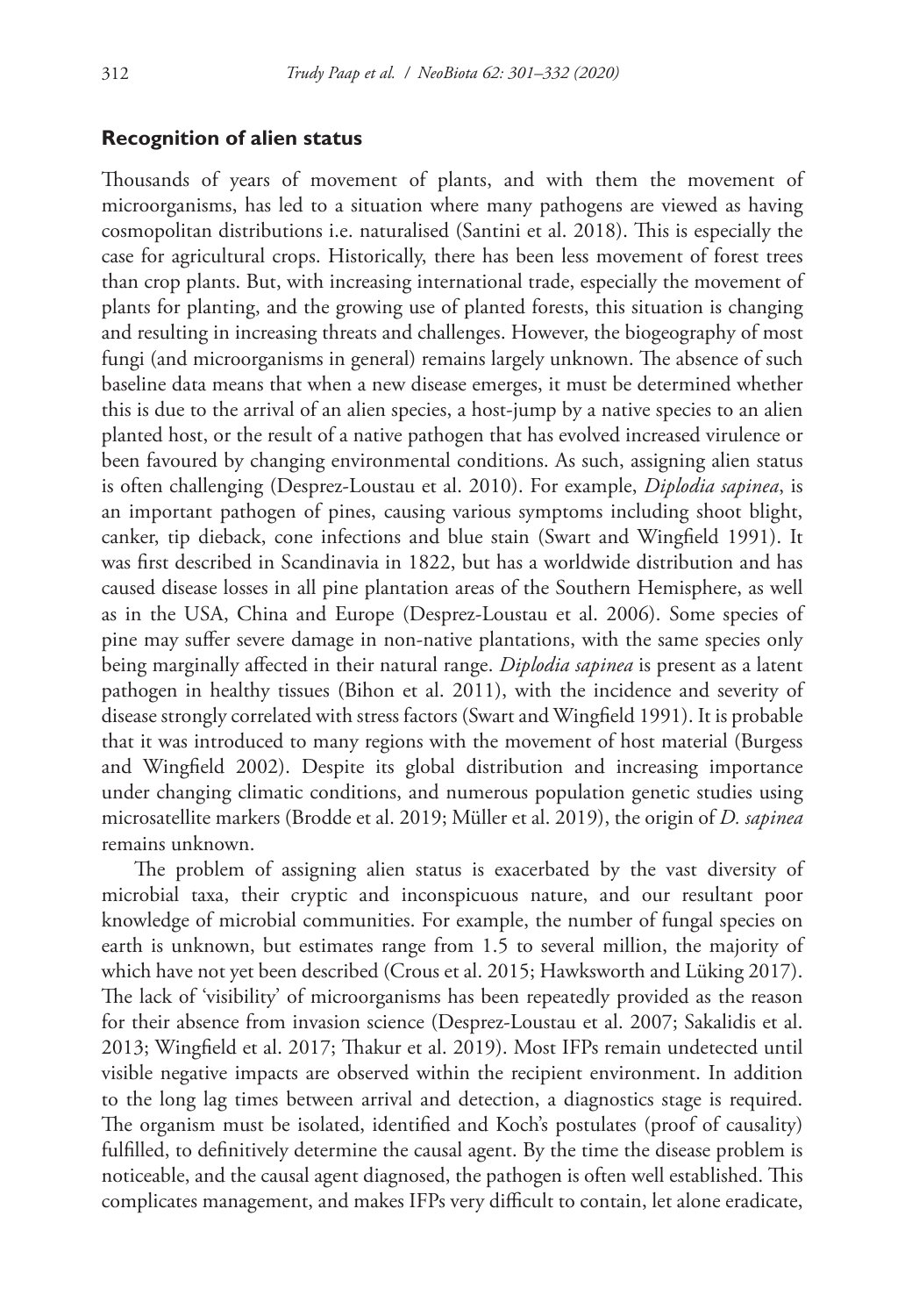particularly once they have established in natural environments. For example, the present outbreaks of *Xylella fastidiosa* ssp. *multiplex* in Europe have been much more challenging to manage in the natural Maquis environment where it has a wide host range, than *X. fastidiosa* ssp. *pauca* in commercial olive groves (CoDiRO, Olive Quick Decline Syndrome) (Landa et al. 2020). Another classic example is the impact of the 'biological bulldozer' *P. cinnamomi* in Australia. Management of this pathogen presents greater challenges in natural ecosystems (Dunstan et al. 2010) than in avocado and other crop plants (Drenth and Guest 2004; Ramírez‐Gil et al. 2017).

Microorganisms, including IFPs, have in part been overlooked in invasion science because of the vast diversity of taxa and problems relating to naming of organisms (e.g. Cowan et al. 2013; Hawksworth and Lücking 2017). For perspective, the phylogenetic "distance" amongst species of a single yeast genus, *Saccharomyces*, is equivalent to that between all of the known mammals and birds (Dujon 2006). This is before even considering other fungi, let alone the diversity amongst bacteria, viruses and oomycetes. It would be naïve to not acknowledge that within this vast diversity of organisms, very different biological strategies must exist for microbial invaders. This is in contrast to the move to unify into a single treatment the frameworks for studying all invasions, and it potentially dilutes our ability to address these invasions effectively (Wingfield et al. 2017). For example, Burgess and Wingfield (2017) identified seven different scenarios to account for how diseases of one genus, *Eucalyptus*, have moved and established within Australia and globally. Consequently, a framework for IFPs requires a nuanced approach to accommodate the overarching role of the environment in the outcome of novel interactions between hosts and pathogens.

A further confounding factor faced by forest pathologists is the challenge of accurate identification of microorganisms. Only in the last 30 years has there been a shift from the use of morphology-based to evolutionary biology-based species concepts (Harrington and Rizzo 1999; Taylor et al. 2000). Recent developments in molecular technologies and phylogenetic analysis have facilitated species identification at a much higher resolution than that based on morphology. There are now many examples of morphologically identical cryptic species that, without the application of DNA sequencing techniques, would never have been delineated as different species. For example, it was originally thought the pathogen causing cankers of *Eucalyptus* in South Africa belonged to the same genus as the fungus devastating chestnuts, *Cryphonectria parasitica*. It has since been determined, through the use of DNA-based technologies, that the disease on *Eucalyptus* can be caused by four different species, all belonging to the distantly related genus *Chrysoporthe* (Gryzenhout et al. 2004).

Name-based biosecurity will remain challenging for microorganisms. Disagreements regarding definitions of species present a confounding factor, and genetic diversity in microbe populations (with various genetic strains or mating types showing variation in virulence or host range) cannot be accounted for under a name-based approach (McTaggart et al. 2016). Rapid molecular diagnostics (Luchi et al. 2020), advances in high throughput sequencing (Hamelin and Roe 2019) and studies of microbial diversity in poorly explored ecosystems (Tedersoo et al. 2014; Desprez-Loustau et al.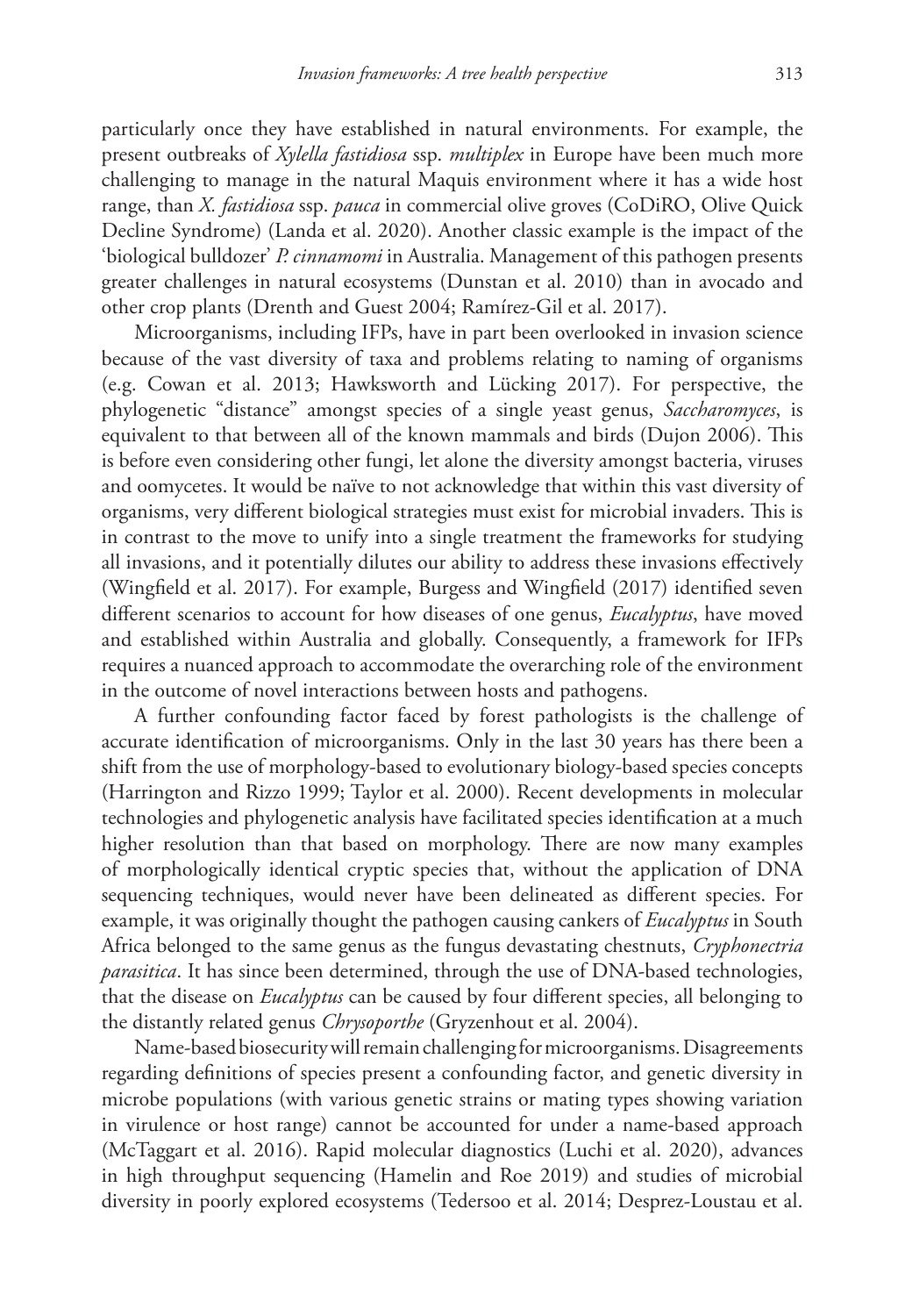2016) are areas of research with the potential to enhance our ability to better predict and prevent future invasions, and should continue to be pursued.

While there is an obvious lack of knowledge regarding the biodiversity, ecology, speciation and geographic origin of many IFPs, of all the categories of microorganisms, pathogens (including IFPs) are amongst those most widely studied. Information concerning the status (native or alien) is even less known for many other groups of microbes. The impacts of non-pathogenic microorganisms, including endophytes, saprophytes and mycorrhizal fungi, are less apparent than those of pathogens. Despite this, these microorganisms may still affect important ecosystems functions, and likely play an important role in facilitating invasions by other taxa. There has been a growing acknowledgement of the importance of studying and understanding these invasions (see Desprez-Loustau et al. 2007; Litchman 2010; Gladieux et al. 2015; Crous et al. 2016; Dickie et al. 2017; Thakur et al. 2019).

### **Towards a framework for forest pathogens**

Within the discipline of invasion science, researchers studying different taxonomic groups and different environments have developed separate ways of investigating IASs. There have been efforts to reconcile these differences (see Blackburn et al. 2011; Gurevitch et al. 2011; Thomsen et al. 2011), however, forest pathologists (even more broadly microbiologists) are generally absent as authors from the literature in which the frameworks most widely used for studying invasions have been proposed. For example, the Blackburn et al. (2011) unified framework is predominantly focussed on animal and plant invasions. Wingfield et al. (2017) presented a response to this framework from a forest fungal pathogen perspective, highlighting the important issues relevant to understanding invasions by IFPs. Furthermore, how these are poorly understood and typically poorly considered in general invasion science literature. IFPs are essentially a subset of IASs (microorganisms causing disease on woody plants), and a subset of EIDs (those that establish by human mediated introduction). The terminology and frameworks of EIDs (e.g. Hatcher et al. 2012; Dunn and Hatcher 2015) and IASs (e.g. Blackburn et al. 2011) should thus both be explored to inform our understanding of the invasion process of forest pathogens. While microorganisms present a unique set of challenges with regard to being understood as IAS, acknowledging these challenges will assist in modifying frameworks to accommodate IFPs.

#### **Microorganisms as invaders**

Where microorganisms have been considered by invasion scientists, e.g. Blackburn and Ewen (2017), the focus has often been on microorganisms as "drivers" or "passengers" of invasions, rather than as invaders in their own right. Many types of microorganisms play crucial roles in alien plant invasions (Traveset and Richardson in press). For ex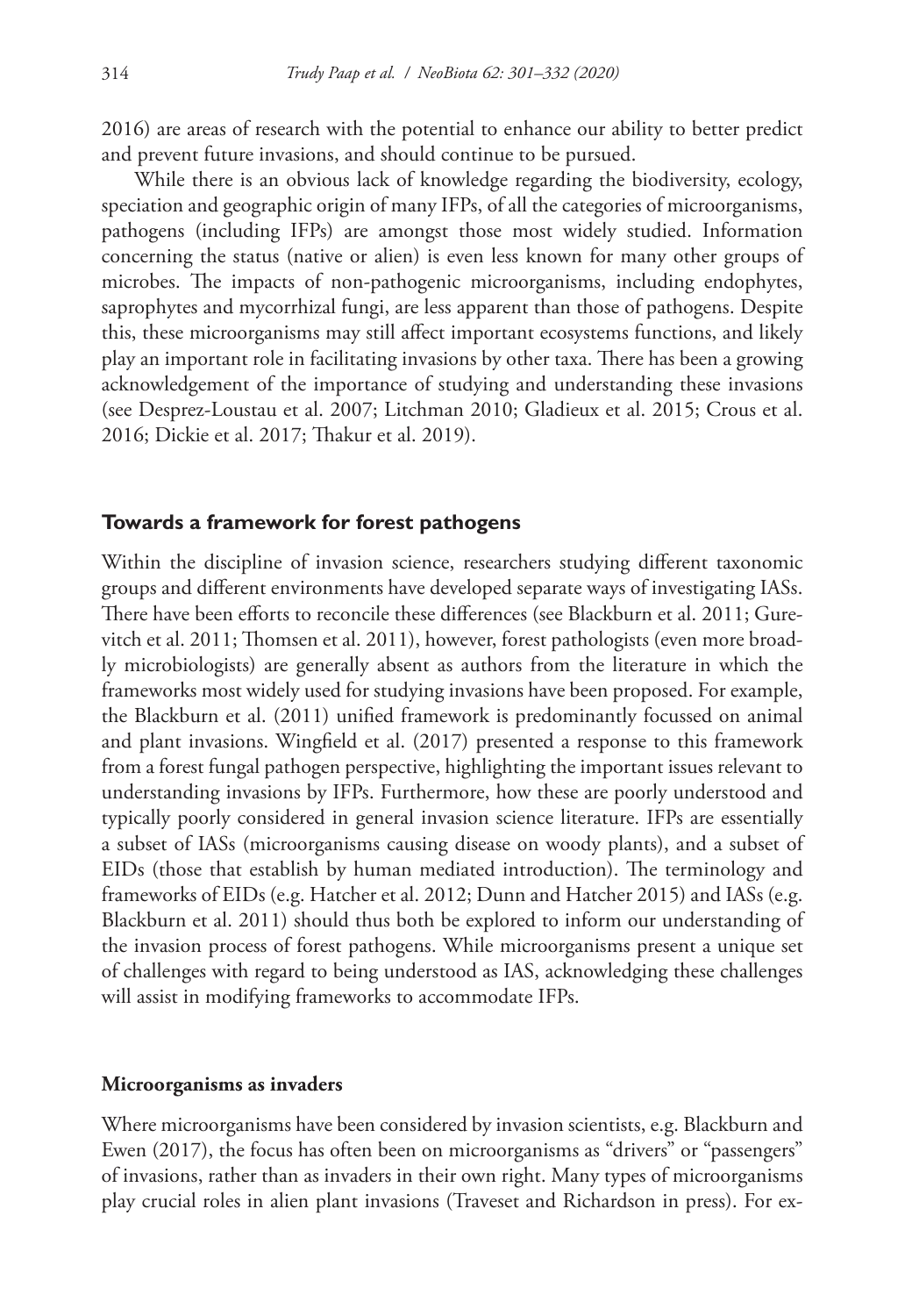ample, the novel weapon hypothesis (NWH), proposed by Price et al. (1986), suggests that when an alien host arrives with a coevolved benign organism (e.g. endophyte or latent pathogen), such an alien organism may infect native host species in the recipient environment. If the organism negatively impacts the native host to a point where it is considered to have increased the likelihood of its alien host's establishment, then it can be considered a novel weapon.

Within the field of infectious diseases, the process by which a coevolved organism infects a novel host may be viewed as a type of "spill-over". The concept was developed within the context of animal and human pathology (Daszek et al. 2000), however, has subsequently also been applied to plant pathogens (Power and Mitchell 2004; Blitzer et al. 2012). Spill-over may, however, occur independently of conferring advantage to the alien host, and is thus not strictly linked to the NWH. For example, the invasion by the chestnut blight pathogen, *C. parasitica*, devastated American chestnut populations, but did not favour the invasiveness or facilitate the establishment of Asian chestnut species with which it arrived. In forest pathology the mechanism by which microorganisms arrive as "hitchhikers" on asymptomatic germplasm, and move to novel hosts (as a result of human-mediated introductions) has rather been considered under the term "host-jump" (Slippers et al. 2005; Burgess et al. 2016).

### **Pathways of introduction**

The introduction of microorganisms (including IFPs) to novel regions generally occurs via the two categories of unintentional transport: "contaminant" and "stowaway", as classified in the Convention on Biological Diversity categorisation of pathways of introduction (CBD 2014). Within this categorisation, it is specified that organisms transported as contaminants interact directly with the commodity, while stowaways use a vector to move between locations, without interacting with this vector (Harrower et al. 2018). Putative pathogens such as those belonging to the genus *Phytophthora* may be transported with potted plants (Migliorini et al. 2015), either as stowaways (present in the soil but without interacting with the plant), or as contaminants (should they be biologically linked to the plant). They may also be transported via more obscure means, such as stowaways in soil transported with traded used cars (Ridley et al. 2000). The term "hitchhiker" is used by forest pathologists to refer to microorganisms transported with asymptomatic plants, which would align it with the "contaminant" pathway – specifically the sub-category "parasites on plants" (Burgess et al. 2016). However, the term "hitchhiker" in invasion science, precludes biological connection to the organism with which they are transported, and only occurs in the "stowaway" category. Further, the use of the term "contaminant", is arguably inappropriate for microorganisms present as endophytes or in other symbiotic relationships with their hosts. Despite the efforts to accommodate IFPs in the CBD pathway categorisation, there is a need to better harmonise the terminologies used in the two fields (cf. Faulkner et al. 2020 for a broader critique of the CBD pathway categorisation).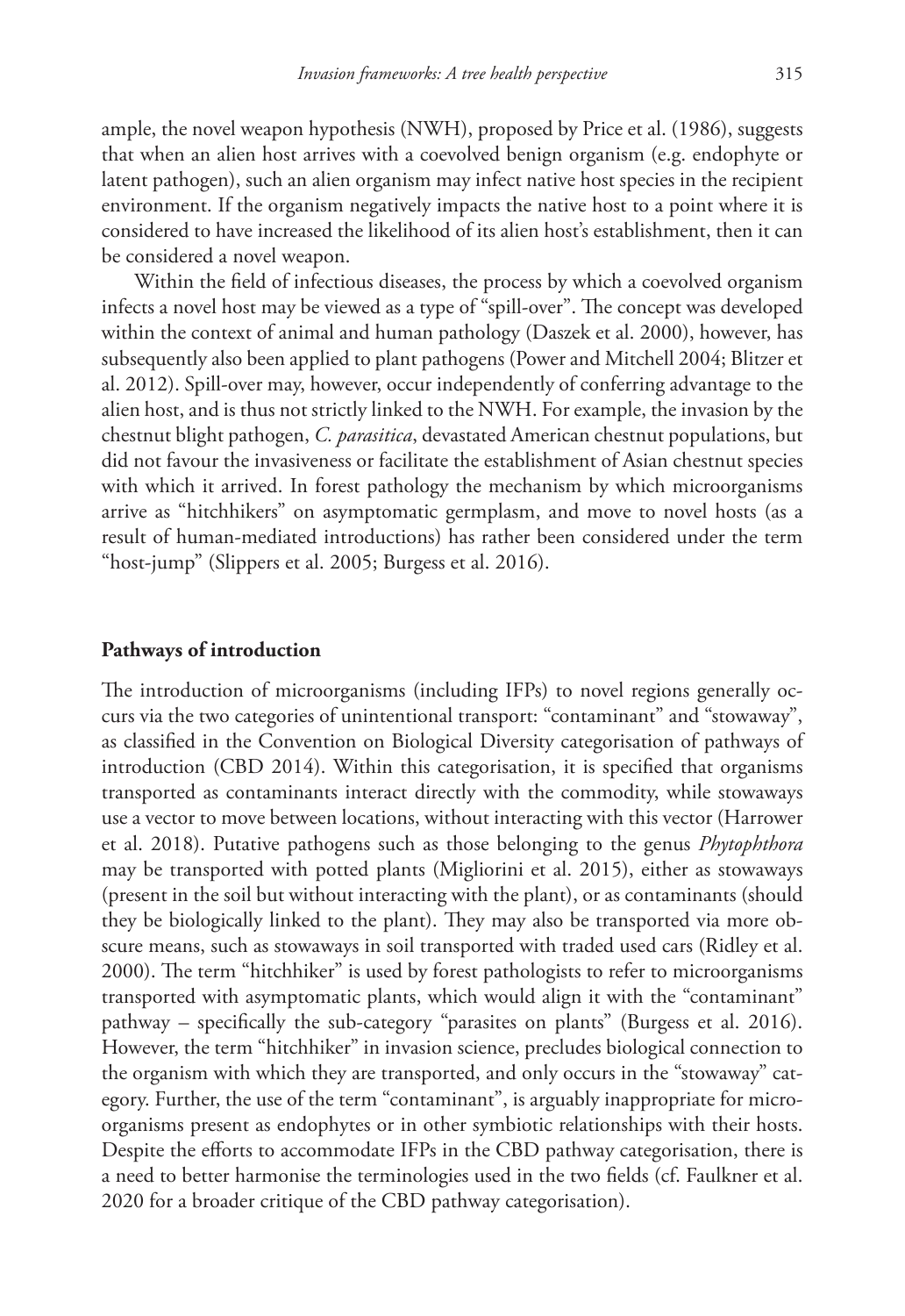# **Impacts**

Studies of impacts of IFPs have often focussed on effects on other trophic levels (e.g. the impacts of *Phytophthora cinnamomi* on vegetation structure), as this is where negative impacts are most readily observed (Desprez-Loustau et al. 2007). The impacts of IFPs on microbial communities is a deeply understudied area. One example illustrating the potential for impacts at the same trophic level comes from studies of the invasion by the aggressive IFP *Hymenoschyphus fraxineus* (causal agent of ash dieback). Following invasion, *H. fraxineus* replaces the native decomposer *H. albidus* (McKinney et al. 2012). Another interesting example is the new invader *Ophiostoma novo-ulmi* completely replacing the less aggressive and old invader *Ophiostoma ulmi* in Europe (Brasier 1998). Thakur et al. (2019) proposed a "network" approach to provide a better understanding of interactions among species at different trophic levels, following establishment of alien microorganisms. Monitoring such interactions over long time scales will enhance our ability to understand the dynamics and impacts of IFPs on hosts, communities and ecosystems (Thakur et al. 2019).

Examining the long-term impacts of invasions e.g. level of impact, extent and rate of spread, may provide insights into pathogen or environment traits linked to the outcome of the invasion. A well-documented example is that of oak powdery mildew in Europe. Desprez-Loustau et al. (2019) describe the ecological and evolutionary trajectory of this pathogen complex over the course of a century. This, from its initial impact characterised by severe damage typical of pathogen invasion dynamics (with disease epidemics resulting in tree mortality), to the current equilibrium between host and pathogen, which has resulted in decreased disease severity. Desprez-Loustau et al. (2019) utilise a modelling approach to investigate the eco-evolutionary dynamics of the oak powdery mildew pathosystem, and highlight the value of such systems to explore the evolution of virulence and resistance following invasions, in the context of changing environments.

A consolidated effort is required to move from studies of interactions between individual species to those at the community level. Perhaps this can be achieved by the network approach proposed by Thakur et al. (2019), or through landscape epidemiology, a recently developed field that merges concepts of disease epidemiology with landscape ecology (Holdenrieder 2004; Lundquist and Hamelin 2005; Meentemeyer et al. 2012). This discipline links molecular and microbial observations of disease distribution with measurements of biotic and abiotic conditions, incorporating spatiotemporal complexity in epidemiological systems at the landscape level. Further, Oliva et al. (2020) proposed the development of a functional ecology approach to forest pathology, focussing on building functional trait databases to assist forest pathologists in dealing with the increasingly complex problems posed by forest pathogens under global change.

# **Eradication feasibility**

There are numerous examples of successful eradication of plant pathogens from manmade settings, particularly in controlled environments such as greenhouses (Pluess et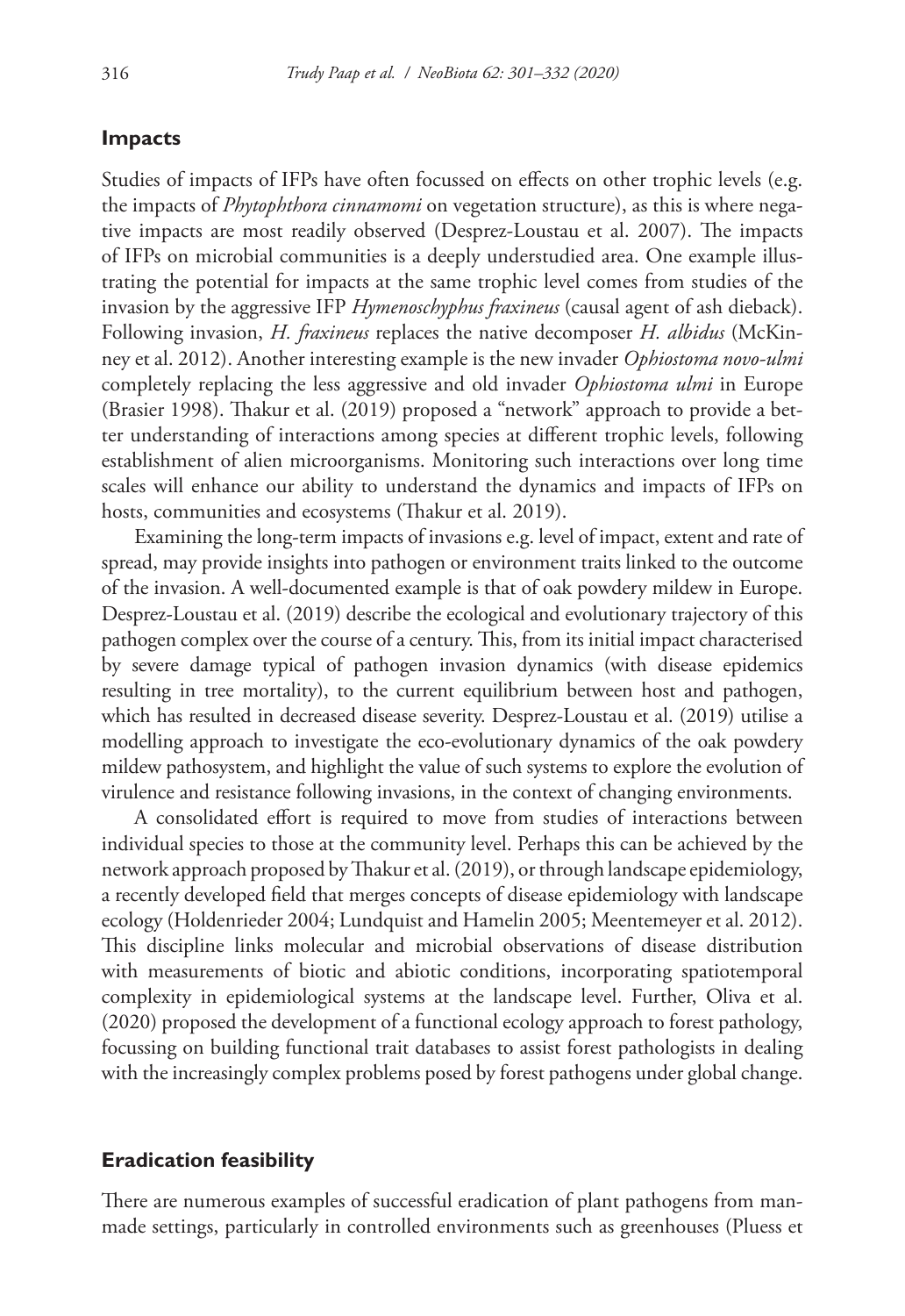al. 2012). However, eradication of established IFPs in natural ecosystems is incredibly challenging, and the few successful cases of IFP eradication known globally were achieved prior to spread into natural ecosystems. For example, fire blight is a destructive and highly infectious disease of apples, pears and other members of the family Rosaceae, caused by the bacterium *Erwinia amylovora*. In 1997, fire blight was detected in Australia, at the Royal Botanic Gardens, Melbourne (Jock et al. 2000). Following this detection, an intensive eradication and surveillance programme was undertaken, leading to successful eradication (Rodoni et al. 2006). *Fusarium circinatum*, a fungal pathogen that causes pitch canker disease of pine (Gordon 2006; Wingfield et al. 2008), is considered to be one of the most important pathogens affecting *Pinus*  seedlings and mature trees in many countries. *Fusarium circinatum* outbreaks have been officially eradicated in France and Italy, with the success of the eradication efforts attributed to early detection, constant surveillance and control measures (Vainio et al. 2019). In each of these examples, eradication was likely only possible due to detection in the very early stages of establishment, with outbreaks confined to urban environments such as gardens, parks and nurseries. The earlier diseases are detected, and management interventions initiated, the greater the likelihood that eradication or containment measures will be successful, and at lower economic and environmental cost (Luchi et al. 2020).

The examples of the fire blight and pitch canker diseases were of pathogens wellknown elsewhere in the world. Consequently, they were relatively easily recognised when they first appeared and techniques and tools for identification were well-established, facilitating rapid diagnostics. This is very different in the case of tree diseases of unknown cause such as pine wilt caused by the pine wood nematode (*Bursaphelenchus xylophilus*), or sudden oak death caused by *P. ramorum*; both took many years, in the former case decades, before the causal agents became known (Mamiya 1983; Fielding and Evans 1996; Werres et al. 2001). A recent example demonstrating the issues arising from knowledge gaps in fungal diversity, exacerbated by limited surveillance, is that of ash dieback in Europe. The first reports of dieback were from Poland in the early 1990s; however, it was not until 2006 that the cause of mortality was found to be a biotic agent, *Chalara fraxinea* (Pautasso et al. 2013). Initially, this anamorphic fungus was linked morphologically to a saprotrophic leaf colonising ascomycete, *Hymenoschyphus albidus*. This species was long known in Europe, but not as a fungus causing disease. Only five years later did molecular investigations show the teleomorph of *C. fraxinea*  was actually a previously undescribed cryptic species (Queloz et al. 2011), the IFP *H. fraxineus*. This long delay in recognising the alien origin of the fungus precluded its inclusion in quarantine lists. By the time its alien status was recognised, the pathogen and resulting ash mortality had already reached many other European countries.

### **Horizon scanning**

There are many examples of IFPs that were not known to cause disease, and others even unknown to science, prior to their establishment in a novel environment (Brasier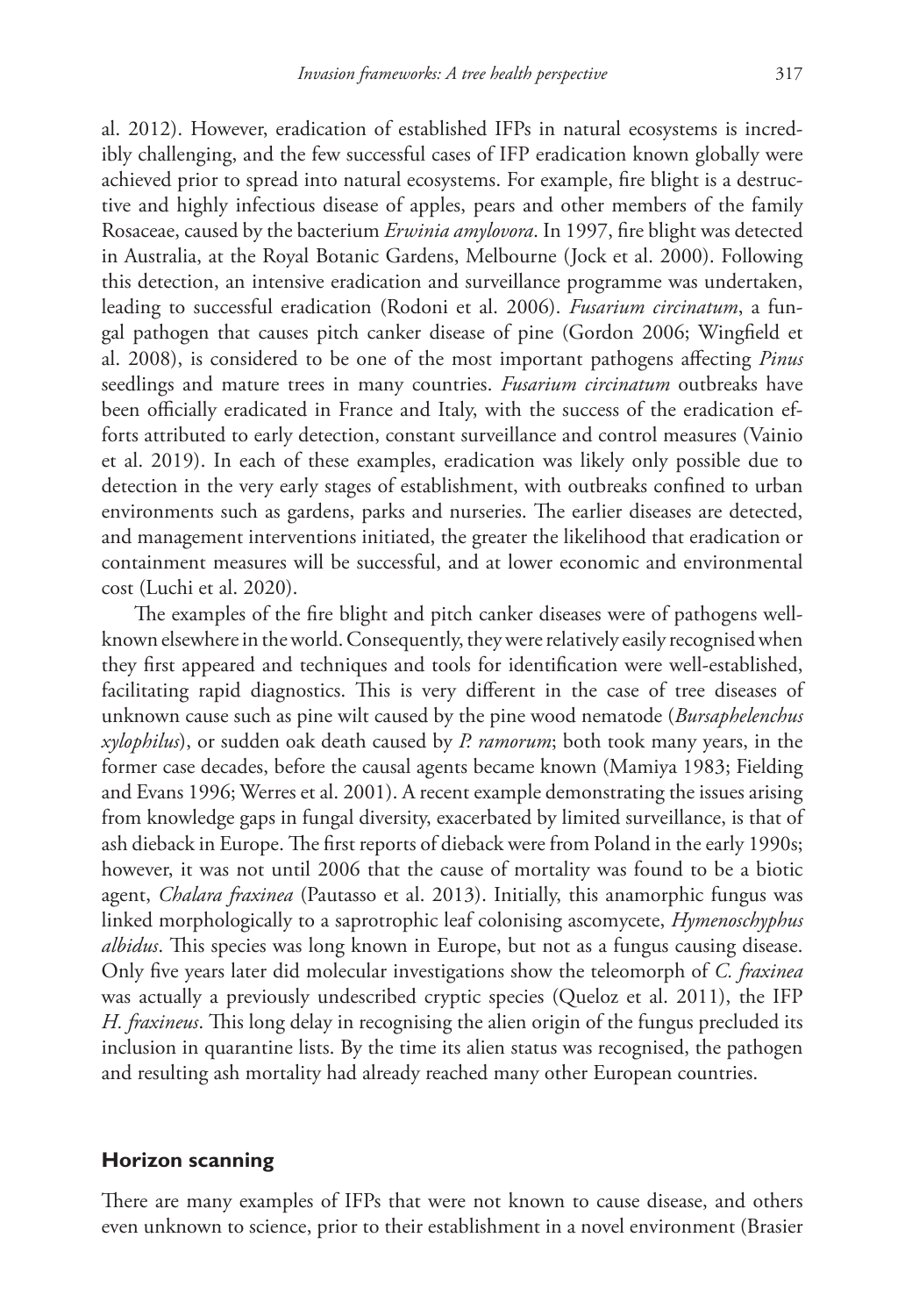2008; Wingfield et al. 2015). This lack of baseline information presents major challenges with regards to predicting the next microbial invader, and constrains our ability to undertake pest risk analysis (Roy et al. 2017). Horizon scanning (systematic examination of potential threats and opportunities) presents an opportunity to prioritise actions and identify knowledge gaps (Roy et al. 2017). The IUCN Environmental Impact Classification for Alien Taxa (EICAT) is a horizon scanning tool developed as an objective framework for the assessment of all taxa (Hawkins et al. 2015; Kumschick et al. 2020). Mechanism 5 of the framework provides for classification of impact by parasites and pathogens, however, the framework has, to the best of our knowledge, not yet been applied to any IFPs, either by forest pathologists or invasion scientists.

Eschen et al. (2019) proposed the concept of *ex-patria* sentinel plantings (sentinel plantations), i.e. species native to a plant importing continent growing in an exporting one, monitoring these plants can lead to the identification of novel pathogen-host associations; and of *in-patria* sentinel plantings (sentinel nurseries), i.e. species native to the exporting continent, growing in their own continent. Identification of native pesthost associations provide information for the risk of introducing harmful organisms through the trade of plant commodities. Such efforts contribute relevant information to gap fill pest risk analysis, and can aid the development of measures to mitigate introduction risks (Britton et al. 2010; Eschen et al. 2019).

# **Conclusion**

The paucity of knowledge for many aspects of microorganisms has presented challenges to understanding them as IASs, and has likely led to their underrepresentation in the invasion science literature. Advances in molecular techniques have provided powerful tools with which to study IFPs. This arises as techniques make it possible to identify pathogens more easily and accurately, greatly enhancing our knowledge of these organisms and their biogeography and ecology. Hamelin and Roe (2019) and Luchi et al. (2020) provide comprehensive reviews of advances in molecular methods and genomic tools, and their potential applications for bio-surveillance. However, forest pathologists need to be sure to ask the appropriate questions, if they are to adequately apply these tools, and this relies on an understanding of ecology (Zinger et al. 2019).

Technologies are advancing rapidly, and are commonly ahead of available knowledge of the pathogen systems being studied. Consequently, there is a risk for incorrect assumptions to be made due to poor sampling strategies (Zinger et al. 2019). Thus, forest pathologists should more actively apply ecological concepts to the pathosystems they study. High-throughput molecular techniques may contain sequencing errors, lack of replication, experimental contamination and PCR (primer) induced biases are all potential pitfalls requiring consideration (Dickie 2010; Zinger et al. 2019). There are, however, now a number of examples where newly developed molecular tools have been successfully utilised to investigate pathways of introduction and spread of IFPs (e.g. Dutech et al. 2012; Garbelotto et al. 2013; Gross et al. 2014; Landa et al. 2020).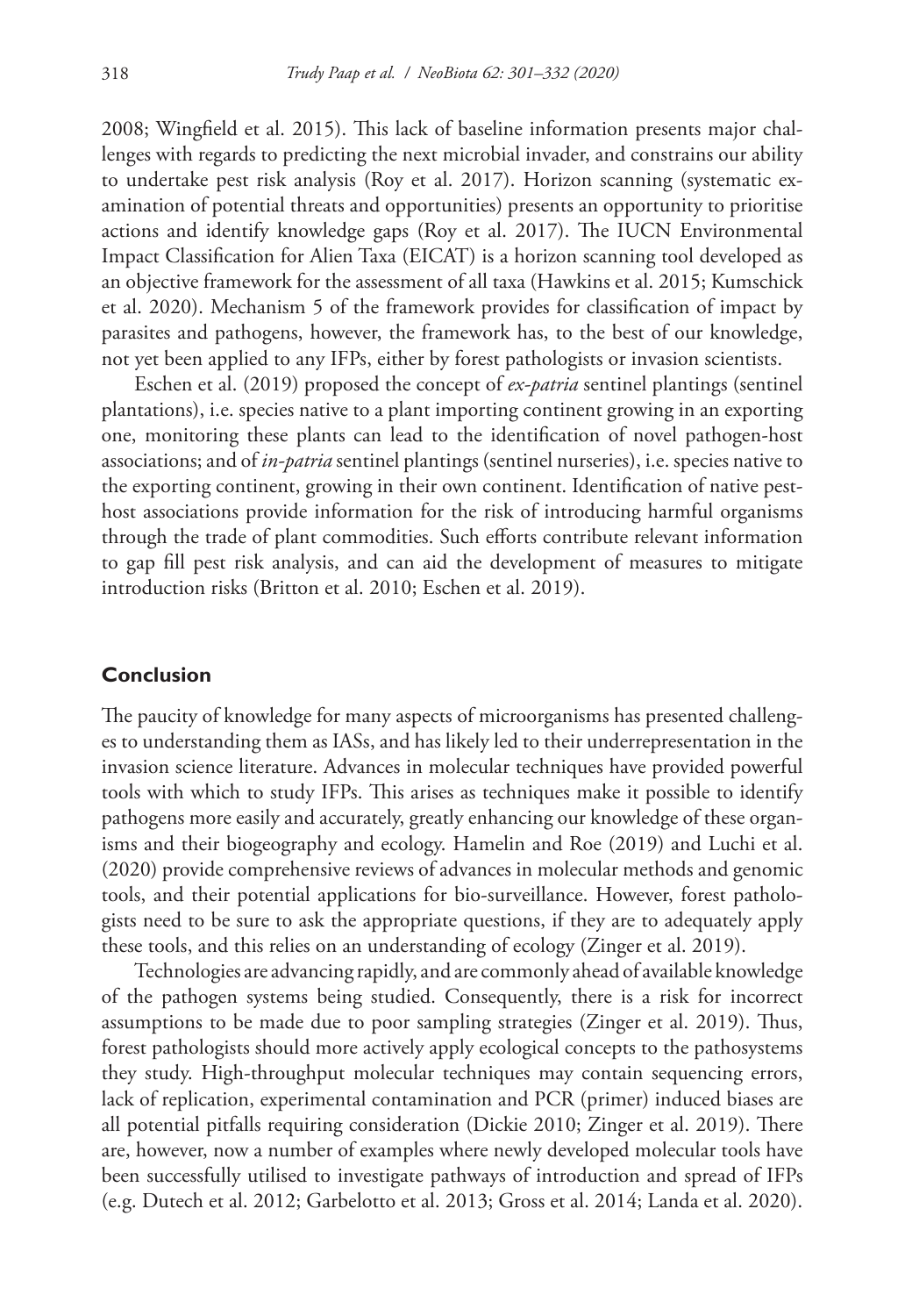Trees live for very long periods and can be exposed to pathogens over their lifespan. They establish complex interactions among both beneficial and detrimental microorganisms including those that make up their microbiomes (Kemler et al. 2013; Thompson et al. 2017). Therefore, a more ecological, rather than a purely mechanistic approach, needs to be applied to the study of tree pathosystems. Equally, the role of microorganisms as invasives, as well as in influencing the invasibility of environments, must become an area of research focus within invasion science. In addition to the arrival of IFPs, the health and resilience of forest ecosystems worldwide is being impacted by global change factors including climate and land use change and increased pollution. The effects of forest disturbances (wildfires, droughts, storms, pest and pathogen outbreaks) will be altered under these conditions, with the potential for increased vulnerability to IFPs. A rise in complex diseases and tree declines under global change is a major challenge facing forest pathologists (Anderson et al. 2004; Desprez-Loustau et al. 2006; Pautasso et al. 2015; Trumbore et al. 2015; Ghelardini et al. 2016).

Invasions by pathogens into forest ecosystems lead to the decline and loss of keystone species, resulting in irreversible impacts. By not using the terminology of invasion science, and by remaining disconnected from the frameworks developed and used to study biological invasions, much of the work of forest pathologists has been ignored by the wider invasion science community. Aligning terminologies and experimental designs with those utilised by invasion scientists will allow forest pathologists to reach a larger audience, in turn generating opportunities for collaboration.

For well-studied pathosystems, forest pathologists have a deep understanding of the biology of the organisms they work with. This adds layers of complexity, but also allows for more nuanced explanations. The disease triangle is a central component of plant pathology, illustrating the interactions between a host, a pathogen, and an environment – the three key aspects determining the extent to which disease will develop. This approach may also bring benefits to invasion ecology. For example, Perkins et al. (2011) proposed an adaptation in the form of the invasion triangle, incorporating the three components – the invader, site biotic characteristics, and environmental conditions of the site, as a tool for understanding and predicting why species are invasive in specific environments.

Microorganisms are gaining greater attention in the field of invasion science. As noted by Ricciardi et al. (2017), microbial ecology is becoming increasingly relevant to understanding and managing invasions. These organisms cannot be ignored. They constitute important components of all ecosystems, and are a vital part of community ecology and ecosystem functioning, as well as representing an important component of IASs. In the same way that disturbance may facilitate invasions (Wilson et al. 2020), IFPs play a considerable role in modifying ecosystems. And where a native forest species is functionally eliminated from an ecosystem following the establishment of a high impact IFP, an empty niche remains, with the potential for this to be filled by an alien plant species.

There has been a recent call for pathologists and entomologists to work together in response to the rising threat to forests posed by invasive pests and pathogens (Jactel et al.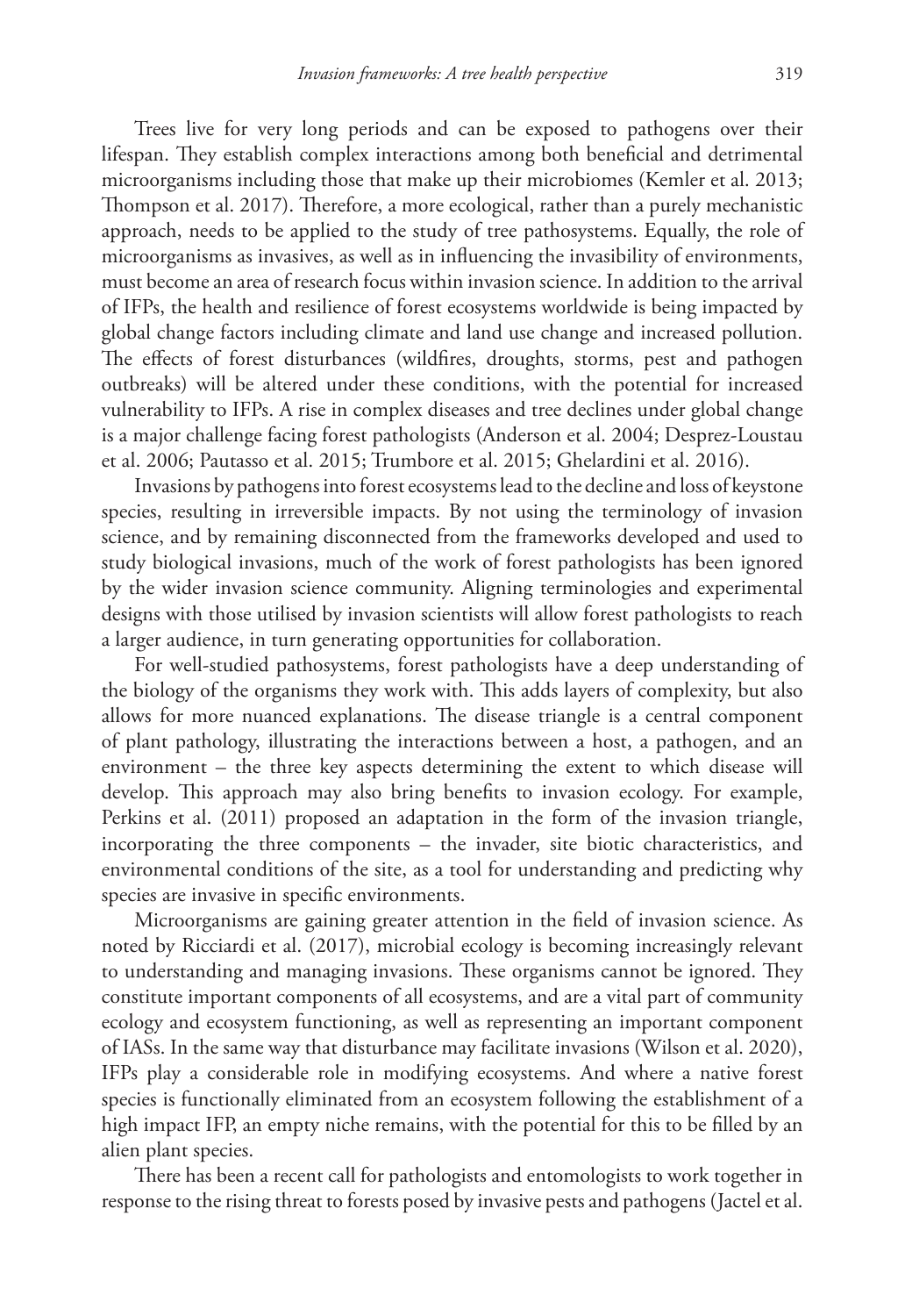2020). The authors argue that while traditionally considered separate disciplines, many tools and conceptual frameworks underpinning pathology and entomology can and should be shared, to meet the common goal of improved forest protection. Similarly, Nunez et al. (2020) proposed the strengthening of collaborations between ecologists, epidemiologists, sociologists, and biomedical researchers, to develop an expanded invasion science discipline (see also Hulme et al. 2020). Such an approach, embedded in the philosophy of the "One Health" concept recognising the interrelatedness of human, animal and ecosystem health (Xie et al. 2017), has the potential to make meaningful contributions to global biosecurity.

Against this background, a unified framework inclusive of IFPs should be designed. This should incorporate the basis of existing frameworks but also acknowledge and accommodate their shortfalls. This approach will facilitate the establishment of a more inclusive and a truly unified framework in the future (Wilson et al. 2020b). Clearly, the continued promotion and application of multiple disciplinary approaches to forest pathology and invasion science research is critical, if we are to adequately understand and address the complex challenges of identifying and managing forest pathogen invasions.

# **Acknowledgements**

This paper emerged from a workshop on 'Frameworks used in Invasion Science' hosted by the DSI-NRF Centre of Excellence for Invasion Biology in Stellenbosch, South Africa, 11–13 November 2019, that was supported by the National Research Foundation of South Africa and Stellenbosch University. We thank the three reviewers, whose suggestions have enabled us to greatly improve the originally submitted manuscript.

### **References**

- Anderson PK, Cunningham AA, Patel NG, Morales FJ, Epstein PR, Daszak P (2004) Emerging infectious diseases of plants: pathogen pollution, climate change and agrotechnology drivers. Trends in Ecology & Evolution 19: 535–544. <https://doi.org/10.1016/j.tree.2004.07.021>
- Bihon W, Burgess TI, Slippers B, Wingfield MJ, Wingfield BD (2011) Distribution of *Diplodia pinea* and its genotypic diversity within asymptomatic *Pinus patula* trees Australasian Plant Pathology 40: 540–548.<https://doi.org/10.1007/s13313-011-0060-z>
- Blackburn TM, Ewen JG (2017) Parasites as drivers and passengers of human-mediated biological invasions. EcoHealth 14: 61–73.<https://doi.org/10.1007/s10393-015-1092-6>
- Blackburn TM, Pyšek P, Bacher S, Carlton JT, Duncan RP, Jarošík V, Wilson JRU, Richardson DM (2011) A proposed unified framework for biological invasions. Trends in Ecology & Evolution 26: 333–339. <https://doi.org/10.1016/j.tree.2011.03.023>
- Blitzer EJ, Dormann CF, Holzschuh A, Klein AM, Rand TA, Tscharntke T (2012) Spillover of functionally important organisms between managed and natural habitats. Agriculture, Ecosystems & Environment 146: 34–43.<https://doi.org/10.1016/j.agee.2011.09.005>
- Boyce JS (1938) Forest Pathology. McGraw-Hill, London, 600 pp.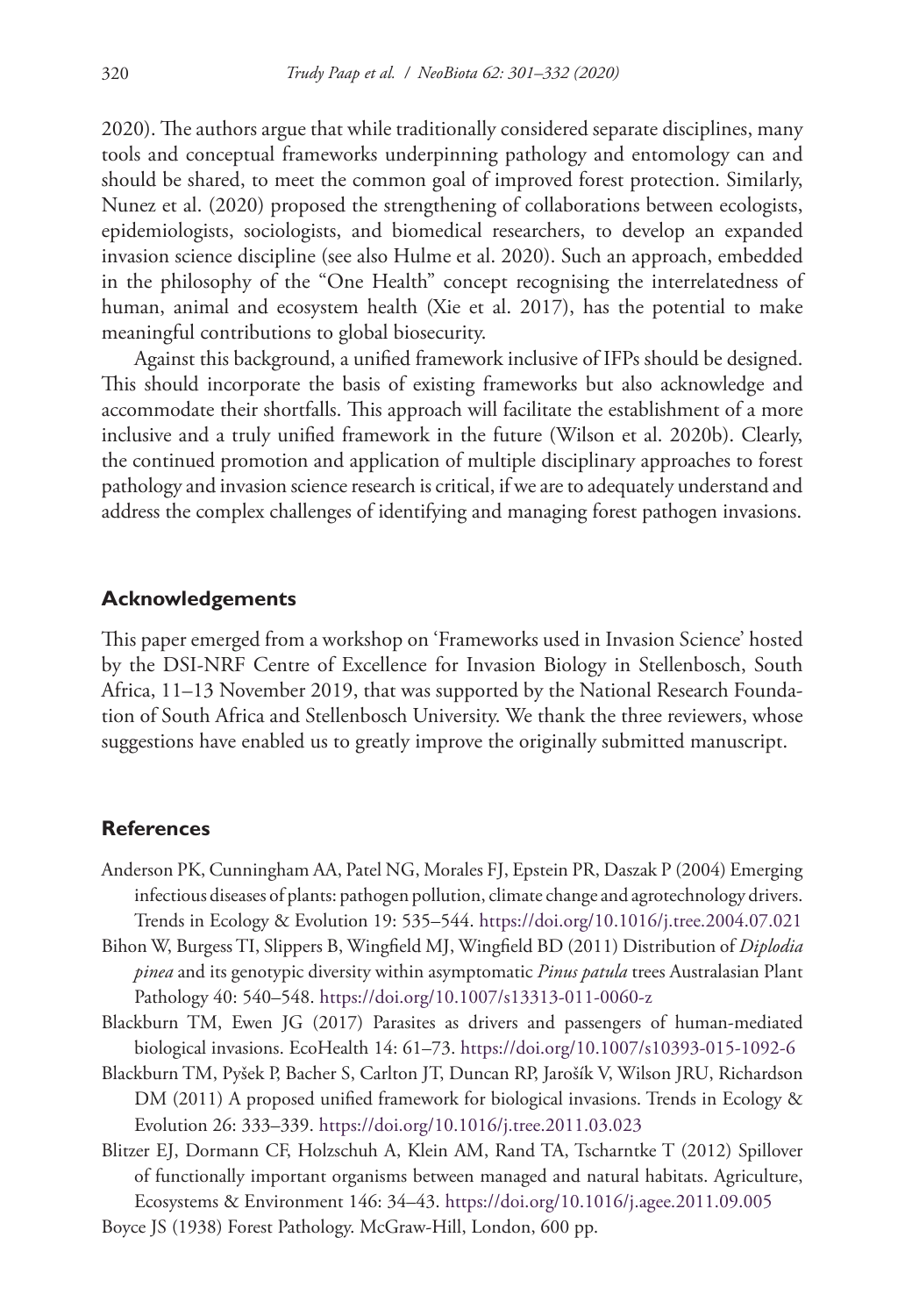- Brasier CM (2008) The biosecurity threat to the UK and global environment from international trade in plants. Plant Pathology 57: 792–808. [https://doi.org/10.1111/j.1365-](https://doi.org/10.1111/j.1365-3059.2008.01886.x) [3059.2008.01886.x](https://doi.org/10.1111/j.1365-3059.2008.01886.x)
- Brasier CM, Buck KW (2001) Rapid evolutionary changes in a globally invading fungal pathogen (Dutch elm disease). Biological Invasions 3: 223–233. [https://doi.](https://doi.org/10.1023/A:1015248819864) [org/10.1023/A:1015248819864](https://doi.org/10.1023/A:1015248819864)
- Brasier CM, Kirk SA, Pipe ND, Buck KW (1998) Rare interspecific hybrids in natural populations of the Dutch elm disease pathogens *Ophiostoma ulmi* and *O. novo-ulmi*. Mycological Research 102: 45–57.<https://doi.org/10.1017/S0953756297004541>
- Brasier CM, Beales PA, Kirk SA, Denman S, Rose J (2005) *Phytophthora kernoviae* sp. nov., an invasive pathogen causing bleeding stem lesions on forest trees and foliar necrosis of ornamentals in the UK. Mycological Research 109: 853–859. <https://doi.org/10.1017/S0953756205003357>
- Britton KO, White P, Kramer A, Hudler G (2010) A new approach to stopping the spread of invasive insects and pathogens: early detection and rapid response via a global network of sentinel plantings. New Zealand Journal of Forestry Science 40: 109–114.
- Brodde L, Adamson K, Julio Camarero J, Castaño C, Drenkhan R, Lehtijärvi A, Luchi N, Migliorini D, Sánchez-Miranda Á, Stenlid J, Özdağ, Ş, Oliva J (2019) Diplodia tip blight on its way to the north: drivers of disease emergence in northern Europe. Frontiers in Plant Science 9: 1818. <https://doi.org/10.3389/fpls.2018.01818>
- Burdon JJ, Thrall PH (2009) Coevolution of plants and their pathogens in natural habitats. Science 324: 755–756. <https://doi.org/10.1126/science.1171663>
- Burgess TI, Wingfield MJ (2002) Quarantine is important in restricting the spread of exotic seed-borne tree pathogens in the Southern Hemisphere. International Forestry Review 4: 56–65.<https://www.jstor.org/stable/43740945>
- Burgess TI, Wingfield MJ (2017) Pathogens on the move: a 100-year global experiment with planted eucalypts. Bioscience 67: 14–25.<https://doi.org/10.1093/biosci/biw146>
- Burgess TI, Crous CJ, Hantula J, Slippers B, Wingfield MJ (2016) Tree invasions and biosecurity: eco-evolutionary dynamics of hitchhiking fungi. AoB Plants 8: plw076. [https://doi.](https://doi.org/10.1093/aobpla/plw076) [org/10.1093/aobpla/plw076](https://doi.org/10.1093/aobpla/plw076)
- Cadotte M, Yasui SLE, Livingstone S, MacIvor JS (2017) Are urban systems beneficial, detrimental, or indifferent to species invasion? Biological Invasions 19: 3489–3503. <https://doi.org/10.1007/s10530-017-1586-y>
- Cobb RC, Filipe JA, Meentemeyer RK, Gilligan CA, Rizzo DM (2012) Ecosystem transformation by emerging infectious disease: loss of large tanoak from California forests. Journal of Ecology 100: 712–722. <https://doi.org/10.1111/j.1365-2745.2012.01960.x>
- Coker TLR, Rozsypálek J, Edwards A, Harwood TP, Butfoy L, Buggs RJA (2019) Estimating mortality rates of European ash (*Fraxinus excelsior*) under the ash dieback (*Hymenoscyphus fraxineus*) epidemic. Plants, People, Planet 1: 48–59. <https://doi.org/10.1002/ppp3.11>
- Convention on Biological Diversity (CBD) (2014) Pathways of introduction of invasive species, their prioritization and management. [https://www.cbd.int/doc/meetings/sbstta/sbstta-18/](https://www.cbd.int/doc/meetings/sbstta/sbstta-18/official/sbstta-18-09-add1-en.pdf) [official/sbstta-18-09-add1-en.pdf](https://www.cbd.int/doc/meetings/sbstta/sbstta-18/official/sbstta-18-09-add1-en.pdf)
- Courchamp F, Fournier A, Bellard C, Bertelsmeier C, Bonnaud E, Jeschke JM, Russell JC (2017) Invasion biology: specific problems and possible solutions. Trends in Ecology & Evolution 32: 13–22. <https://doi.org/10.1016/j.tree.2016.11.001>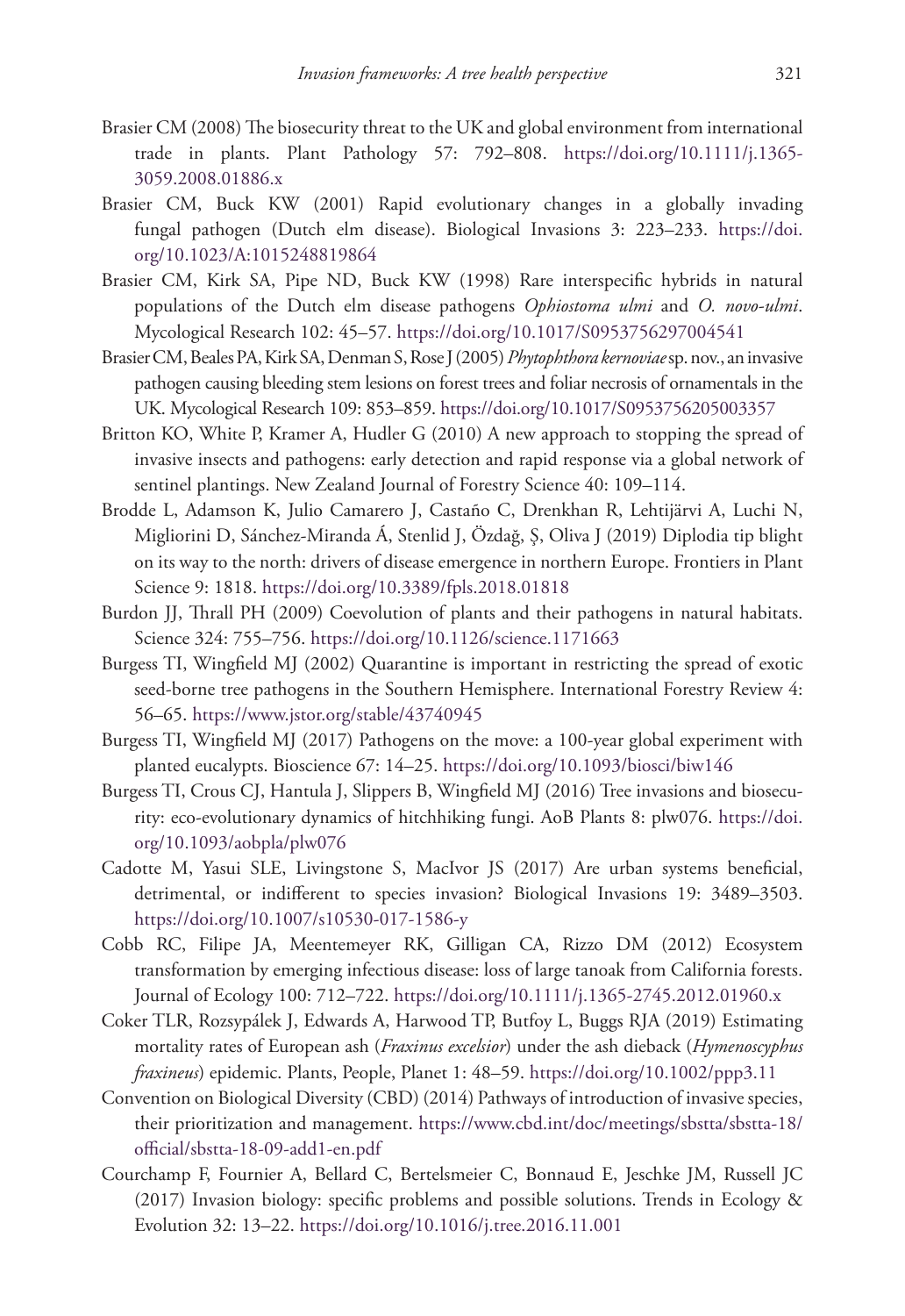- Coutinho TA, Wingfield MJ, Alfenas AC, Crous PW (1998) Eucalyptus Rust: A Disease with the Potential for Serious International Implications. Plant Disease 82: 819–825. [https://](https://doi.org/10.1094/PDIS.1998.82.7.819) [doi.org/10.1094/PDIS.1998.82.7.819](https://doi.org/10.1094/PDIS.1998.82.7.819)
- Cowan DA, Rybicki EP, Tuffin MI, Valverde A, Wingfield MJ (2013) Biodiversity: so much more than legs and leaves. South African Journal of Science 109: a0037. [https://doi.](https://doi.org/10.1590/sajs.2013/a0037) [org/10.1590/sajs.2013/a0037](https://doi.org/10.1590/sajs.2013/a0037)
- Crous PW, Hawksworth DL, Wingfield MJ (2015) Identifying and naming plant-pathogenic fungi: Past, present and future. Annual Review of Phytopathology 53: 247–267. [https://](https://doi.org/10.1146/annurev-phyto-080614-120245) [doi.org/10.1146/annurev-phyto-080614-120245](https://doi.org/10.1146/annurev-phyto-080614-120245)
- Crous PW, Groenewald JZ, Slippers B, Wingfield MJ (2016) Global food and fibre security threatened by current inefficiencies in fungal identification. Philosophical Transactions of the Royal Society B 371: 20160024.<https://doi.org/10.1098/rstb.2016.0024>
- Daszak P, Cunningham AA, Hyatt AD (2000) Emerging infectious diseases of wildlife–threats to biodiversity and human health. Science 287: 443–449. [https://doi.org/10.1126/](https://doi.org/10.1126/science.287.5452.443) [science.287.5452.443](https://doi.org/10.1126/science.287.5452.443)
- Desprez-Loustau ML, Hamelin F, Marçais B (2019) The ecological and evolutionary trajectory of oak powdery mildew in Europe. In: Wilson K, Fenton A, Tompkins D (Eds) Wildlife Disease Ecology: Linking Theory to Data and Application (Ecological Reviews). Cambridge University Press (Cambridge): 429–457. <https://doi.org/10.1017/9781316479964.015>
- Desprez-Loustau ML, Marçais B, Nageleisen LM, Piou D, Vannini A (2006) Interactive effects of drought and pathogens in forest trees. Annals of Forest Science 63: 597–612. [https://](https://doi.org/10.1051/forest:2006040) [doi.org/10.1051/forest:2006040](https://doi.org/10.1051/forest:2006040)
- Desprez-Loustau ML, Robin C, Buee M, Courtecuisse R, Garbaye J, Suffert F, Sache I, Rizzo D (2007) The fungal dimension of biological invasions. Trends in Ecology & Evolution 22: 472–480.<https://doi.org/10.1016/j.tree.2007.04.005>
- Desprez-Loustau ML, Courtecuisse R, Robin C, Husson C, Moreau PA, Blancard D, Selosse MA, Lung-Escarmant B, Piou D, Sache I (2010) Species diversity and drivers of spread of alien fungi (*sensu lato*) in Europe with a particular focus on France. Biological Invasions 12: 157–172.<https://doi.org/10.1007/s10530-009-9439-y>
- Desprez-Loustau ML, Aguayo J, Dutech C, Hayden KJ, Husson C, Jakushkin B, Marçais B, Piou D, Robin C, Vacher C (2016) An evolutionary ecology perspective to address forest pathology challenges of today and tomorrow. Annals of Forest Science 73: 45–67. [https://](https://doi.org/10.1007/s13595-015-0487-4) [doi.org/10.1007/s13595-015-0487-4](https://doi.org/10.1007/s13595-015-0487-4)
- Dickie IA (2010) Insidious effects of sequencing errors on perceived diversity in molecular surveys. New Phytologist 188: 916–918.<https://doi.org/10.1111/j.1469-8137.2010.03473.x>
- Dickie IA, Bufford JL, Cobb RC, Desprez‐Loustau ML, Grelet G, Hulme PE, Klironomos J, Makiola A, Nuñez MA, Pringle A, Thrall PH (2017) The emerging science of linked plantfungal invasions. New Phytologist 215: 1314–1332.<https://doi.org/10.1111/nph.14657>
- Drenth A, Guest DI (2004) 7.1 Principles of phytophthora disease management. In: Drenth A, Guest DI (Eds) Diversity and management of *Phytophthora* in Southeast Asia. ACIAR Monograph 114 (Canberra): 154–160.
- Dujon B (2006) Yeasts illustrate the molecular mechanisms of eukaryotic genome evolution. Trends in Genetics 22: 375–387.<https://doi.org/10.1016/j.tig.2006.05.007>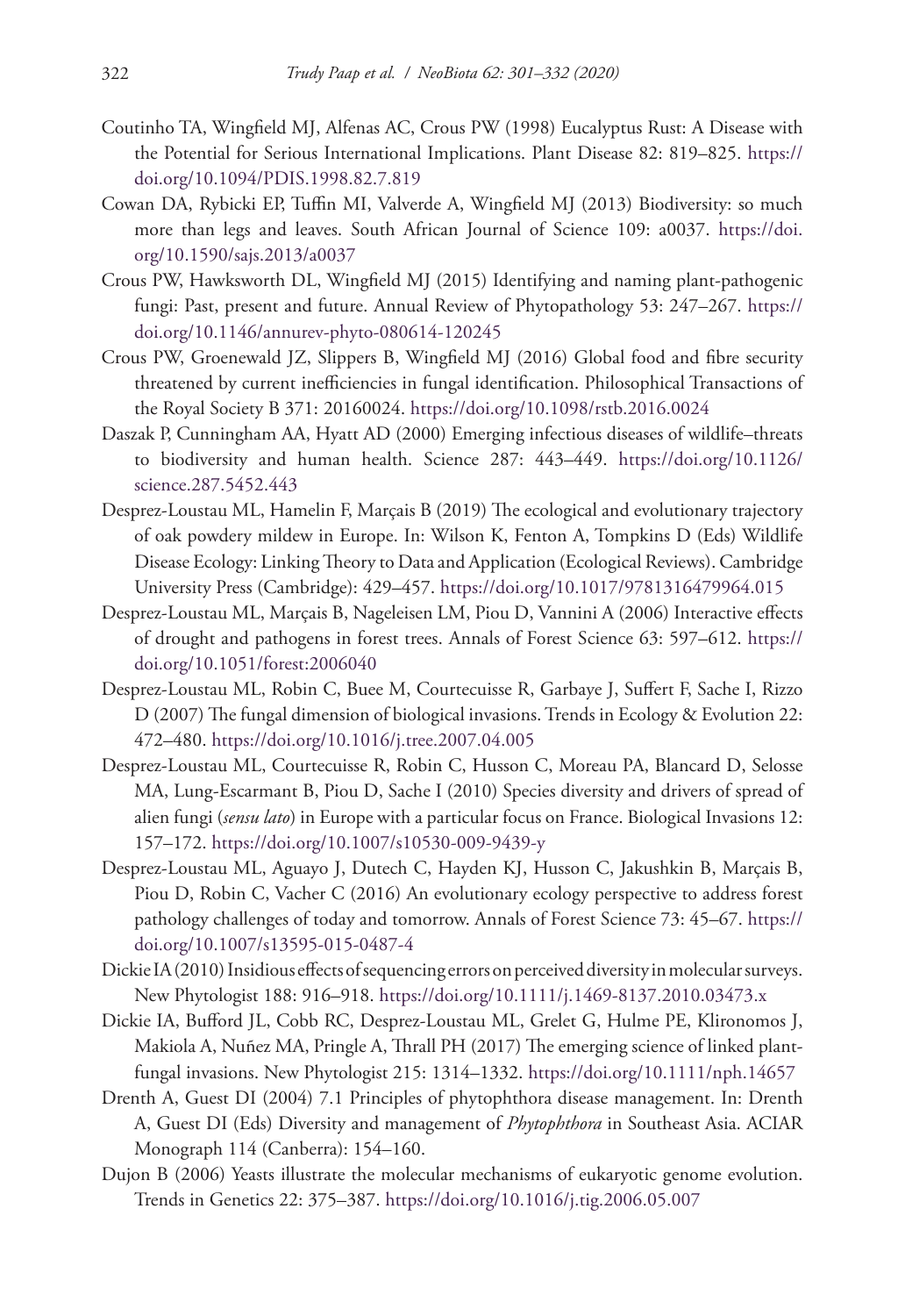- Dukes JS, Pontius J, Orwig D, Garnas JR, Rodgers VL, Brazee N, Cooke B, Theoharides KA, Stange EE, Harrington R, Ehrenfeld J (2009) Responses of insect pests, pathogens, and invasive plant species to climate change in the forests of northeastern North America: What can we predict? Canadian Journal of Forest Research 39: 231–248. <https://doi.org/10.1139/X08-171>
- Dunn AM, Hatcher MJ (2015) Parasites and biological invasions: parallels, interactions, and control. Trends in Parasitology 31:189–199.<https://doi.org/10.1016/j.pt.2014.12.003>
- Dunstan WA, Rudman T, Shearer BL, Moore NA, Paap T, Calver MC, Dell B, Hardy GE (2010) Containment and spot eradication of a highly destructive, invasive plant pathogen (*Phytophthora cinnamomi*) in natural ecosystems. Biological Invasions 12: 913–925. <https://doi.org/10.1007/s10530-009-9512-6>
- Dutech C, Barrès B, Bridier J, Robin C, Milgroom MG, Ravigné V (2012) The chestnut blight fungus world tour: successive introduction events from diverse origins in an invasive plant fungal pathogen. Molecular Ecology 21: 3931–3946. [https://doi.org/10.1111/j.1365-](https://doi.org/10.1111/j.1365-294X.2012.05575.x) [294X.2012.05575.x](https://doi.org/10.1111/j.1365-294X.2012.05575.x)
- Elton CS (1958) The ecology of invasions by animals and plants. Methuen, London, 181 pp. <https://doi.org/10.1007/978-1-4899-7214-9>
- Eschen R, O'Hanlon R, Santini A, Vannini A, Roques A, Kirichenko N, Kenis M (2019) Safeguarding global plant health: the rise of sentinels. Journal of Pest Science 92: 29–36. <https://doi.org/10.1007/s10340-018-1041-6>
- Eschen R, Britton K, Brockerhoff E, Burgess T, Dalley V, Epanchin-Niell RS, Gupta K, Hardy G, Huang Y, Kenis M, Kimani E (2015) International variation in phytosanitary legislation and regulations governing importation of plants for planting. Environmental Science & Policy 51: 228–237.<https://doi.org/10.1016/j.envsci.2015.04.021>
- European Union (2019) Commission Implementing Regulation (EU) 2019/1262 of 25 July 2019 amending Implementing Regulation (EU) 2016/1141 to update the list of invasive alien species of Union concern. [https://ec.europa.eu/environment/nature/invasivealien/](https://ec.europa.eu/environment/nature/invasivealien/docs/R_2016_1141_Union-list-2019-consolidation.pdf) [docs/R\\_2016\\_1141\\_Union-list-2019-consolidation.pdf.](https://ec.europa.eu/environment/nature/invasivealien/docs/R_2016_1141_Union-list-2019-consolidation.pdf)
- Faulkner KT, Hulme PE, Pagad S, Wilson JRU, Robertson MP (2020) Classifying the introduction pathways of alien species: are we moving in the right direction? In: Wilson JR, Bacher S, Daehler CC, Groom QJ, Kumschick S, Lockwood JL, Robinson TB, Zengeya TA, Richardson DM (Eds) Frameworks used in Invasion Science. NeoBiota 62: 143–159. <https://doi.org/10.3897/neobiota.62.53543>
- Fernandez Winzer L, Cuddy W, Pegg GS, Carnegie AJ, Manea A, Leishman MR (2020) Plant architecture, growth and biomass allocation effects of the invasive pathogen myrtle rust (*Austropuccinia psidii*) on Australian Myrtaceae species after fire. Austral Ecology 45: 177– 186.<https://doi.org/10.1111/aec.12845>
- Fielding NJ, Evans HF (1996) The pine wood nematode *Bursaphelenchus xylophilus* (Steiner and Buhrer) Nickle (= *B. lignicolus* Mamiya and Kiyohara): an assessment of the current position. Forestry: An International Journal of Forest Research 69: 35–46. [https://doi.](https://doi.org/10.1093/forestry/69.1.35) [org/10.1093/forestry/69.1.35](https://doi.org/10.1093/forestry/69.1.35)
- Fisher MC, Henk DA, Briggs CJ, Brownstein JS, Madoff LC, McCraw SL, Gurr SJ (2012) Emerging fungal threats to animal, plant and ecosystem health. Nature 484: 186–194. <https://doi.org/10.1038/nature10947>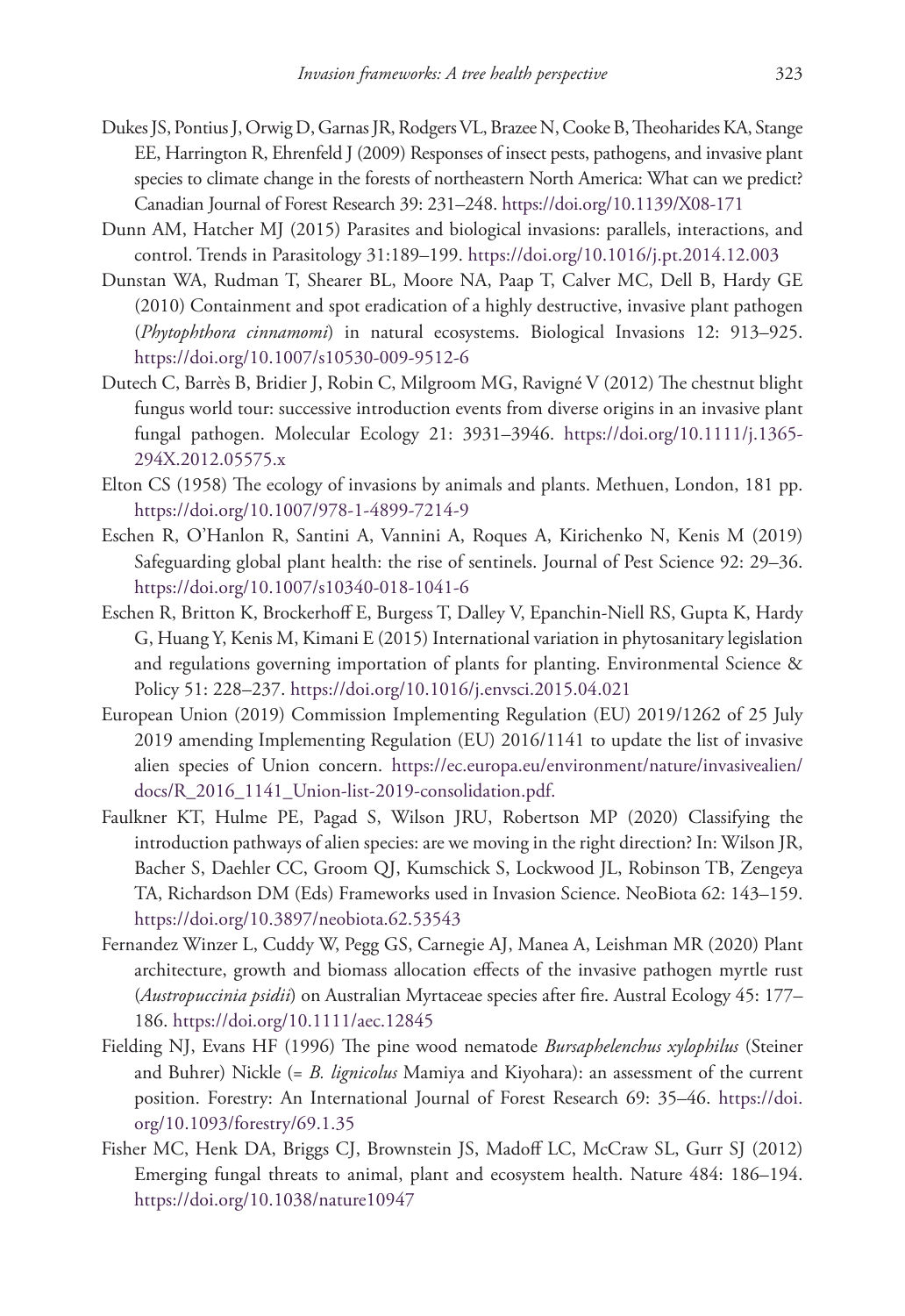- Foxcroft LC, Pyšek P, Richardson DM, Genovesi P, MacFadyen S (2017) Plant invasion science in protected areas: progress and priorities. Biological Invasions 19: 1353–1378. [https://doi.](https://doi.org/10.1007/s10530-016-1367-z) [org/10.1007/s10530-016-1367-z](https://doi.org/10.1007/s10530-016-1367-z)
- Garbelotto M, Guglielmo F, Mascheretti S, Croucher PJ, Gonthier P (2013) Population genetic analyses provide insights on the introduction pathway and spread patterns of the North American forest pathogen *Heterobasidion irregulare* in Italy. Molecular Ecology 22: 4855–4869.<https://doi.org/10.1111/mec.12452>
- Ghelardini L, Pepori AL, Luchi N, Capretti P, Santini A (2016) Drivers of emerging fungal diseases of forest trees. Forest Ecology and Management 381: 235–246. [https://doi.](https://doi.org/10.1016/j.foreco.2016.09.032) [org/10.1016/j.foreco.2016.09.032](https://doi.org/10.1016/j.foreco.2016.09.032)
- Ghelardini L, Luchi N, Pecori F, Pepori AL, Danti R, Della Rocca G, Capretti P, Tsopelas P, Santini A (2017) Ecology of invasive forest pathogens. Biological Invasions 19: 3183– 3200.<https://doi.org/10.1007/s10530-017-1487-0>
- Giraud T, Gladieux P, Gavrilets S (2010) Linking the emergence of fungal plant diseases with ecological speciation. Trends in Ecology & Evolution 25: 387–395. [https://doi.](https://doi.org/10.1016/j.tree.2010.03.006) [org/10.1016/j.tree.2010.03.006](https://doi.org/10.1016/j.tree.2010.03.006)
- Gladieux P, Guérin F, Giraud T, Caffier V, Lemaire C, Parisi L, Didelot F, Le Cam B (2011) Emergence of novel fungal pathogens by ecological speciation: importance of the reduced viability of immigrants. Molecular Ecology 20: 4521–4532. [https://doi.org/10.1111/](https://doi.org/10.1111/j.1365-294X.2011.05288.x) [j.1365-294X.2011.05288.x](https://doi.org/10.1111/j.1365-294X.2011.05288.x)
- Glen M, Alfenas AC, Zauza EAV, Wingfield MJ, Mohammed C (2007) *Puccinia psidii*: a threat to the Australian environment and economy–a review. Australasian Plant Pathology 36: 1–16.<https://doi.org/10.1071/AP06088>
- Gordon TR (2006) Pitch canker disease of pines. Phytopathology 96: 657–659. [https://doi.](https://doi.org/10.1094/PHYTO-96-0657) [org/10.1094/PHYTO-96-0657](https://doi.org/10.1094/PHYTO-96-0657)
- Gross A, Hosoya T, Queloz V (2014) Population structure of the invasive forest pathogen *Hymenoscyphus pseudoalbidus*. Molecular Ecology 23: 2943–2960. [https://doi.org/10.1111/](https://doi.org/10.1111/mec.12792) [mec.12792](https://doi.org/10.1111/mec.12792)
- Gryzenhout M, Myburg H, Van der Merwe NA, Wingfield BD, Wingfield MJ (2004) *Chrysoporthe*, a new genus to accommodate *Cryphonectria cubensis*. Studies in Mycology 50: 119–142.
- Gurevitch J, Fox GA, Wardle GM, Taub D (2011) Emergent insights from the synthesis of conceptual frameworks for biological invasions. Ecology Letters 14: 407–418. [https://doi.](https://doi.org/10.1111/j.1461-0248.2011.01594.x) [org/10.1111/j.1461-0248.2011.01594.x](https://doi.org/10.1111/j.1461-0248.2011.01594.x)
- Hamelin RC, Roe AD (2019) Genomic biosurveillance of forest invasive alien enemies: A story written in code. Evolutionary Applications 13: 95–115. [https://doi.org/10.1111/](https://doi.org/10.1111/eva.12853) [eva.12853](https://doi.org/10.1111/eva.12853)
- Harrington TC, Rizzo DM (1999) Defining species in the fungi. In: Worrall JJ (Eds) Structure and Dynamics of Fungal Populations. Springer, Dordrecht, 43–71. [https://doi.](https://doi.org/10.1007/978-94-011-4423-0_3) [org/10.1007/978-94-011-4423-0\\_3](https://doi.org/10.1007/978-94-011-4423-0_3)
- Harrower CA, Scalera R, Pagad S, Schonrogge K, Roy HE (2018) Guidance for interpretation of CBD categories on introduction pathways. Technical note prepared by IUCN for the European Commission. CEH Project no. C06225: 1–100.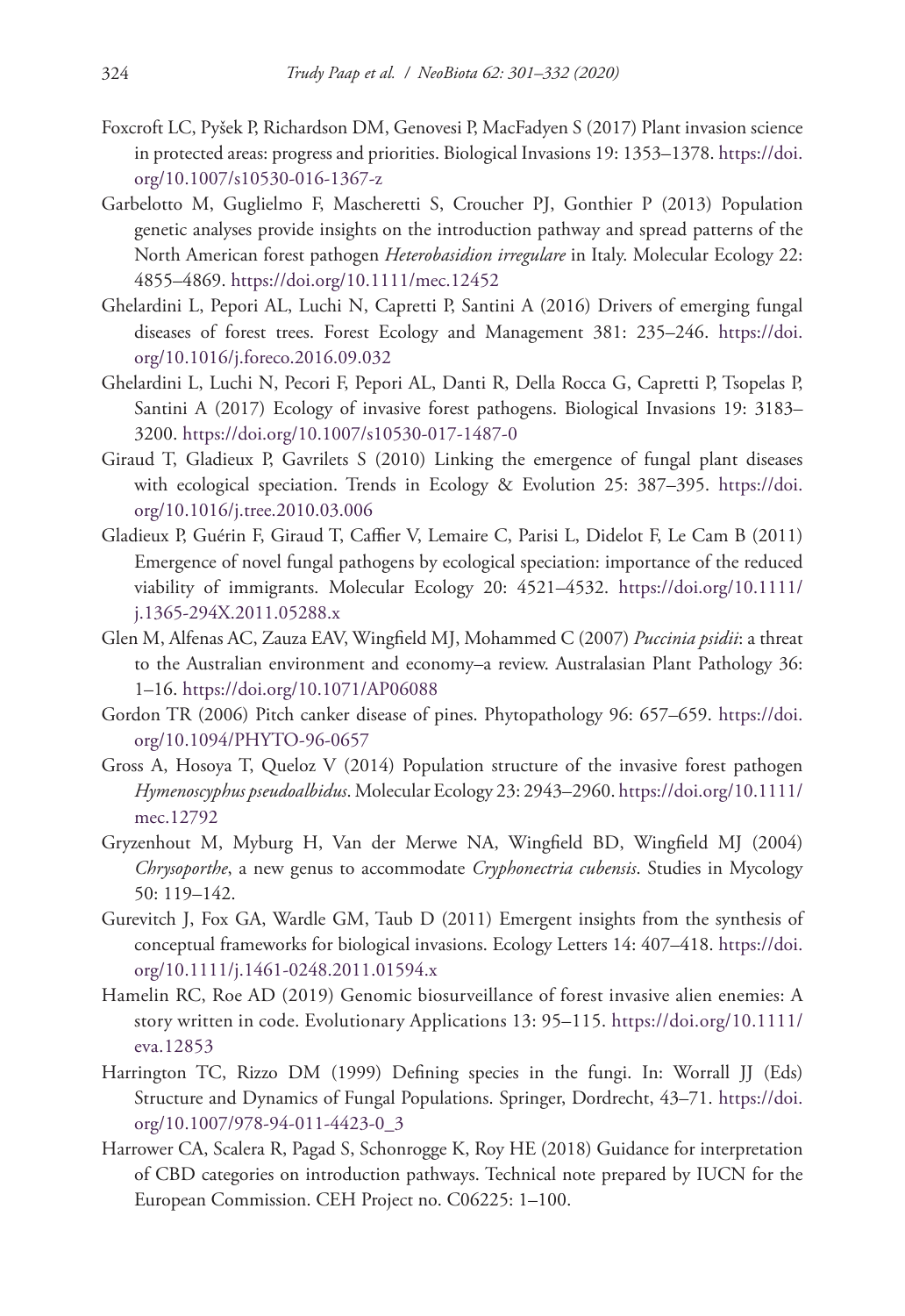- Hatcher MJ, Dick JT, Dunn AM (2012) Disease emergence and invasions. Functional Ecology 26: 1275–1287.<https://doi.org/10.1111/j.1365-2435.2012.02031.x>
- Hawkins CL, Bacher S, Essl F, Hulme PE, Jeschke JM, Kühn I, Kumschick S, Nentwig W, Pergl J, Pyšek P, Rabitsch W, Richardson DM, Vilà M, Wilson JRU, Genovesi P, Blackburn TM (2015) Framework and guidelines for implementing the proposed IUCN Environmental Impact Classification for Alien Taxa (EICAT). Diversity and Distributions 21: 1360–1363. <https://doi.org/10.1111/ddi.12379>
- Hawksworth DL, Lücking R (2017) Fungal Diversity Revisited: 2.2 to 3.8 Million Species. In: Heitman J, Howlett BJ, Crous PW, Stukenbrock EH, James TY, Gow NAR (Eds) The Fungal Kingdom.<https://doi.org/10.1128/9781555819583.ch4>
- Holdenrieder O (2004) Tree diseases and landscape processes: the challenge of landscape pathology. Trends in Ecology & Evolution 19: 446–452. [https://doi.org/10.1016/j.](https://doi.org/10.1016/j.tree.2004.06.003) [tree.2004.06.003](https://doi.org/10.1016/j.tree.2004.06.003)
- Hui C, Richardson DM (2017) Invasion dynamics. Oxford University Press (Oxford): 1–322. <https://doi.org/10.1093/acprof:oso/9780198745334.001.0001>
- Hulme PE, Baker R, Freckleton R, Hails RS, Hartley M, Harwood J, Marion G, Smith GC, Williamson M (2020) The Epidemiological Framework for Biological Invasions (EFBI): an interdisciplinary foundation for the assessment of biosecurity threats. In: Wilson JR, Bacher S, Daehler CC, Groom QJ, Kumschick S, Lockwood JL, Robinson TB, Zengeya TA, Richardson DM (Eds) Frameworks used in Invasion Science. NeoBiota 62: 161–192. <https://doi.org/10.3897/neobiota.62.52463>
- Hunter GC, van der Merwe NA, Burgess TI, Carnegie AJ, Wingfield BD, Crous PW, Wingfield MJ (2008) Global movement and population biology o*f Mycosphaerella nubilosa* infecting leaves of cold-tolerant *Eucalyptus globulus* and *E. nitens*. Plant Pathology 57: 235–242. <https://doi.org/10.1111/j.1365-3059.2007.01756.x>
- Jactel H, Desprez-Loustau ML, Battisti A, Brockerhoff E, Santini A, Stenlid J, Bjorkman C, Branco M, Dehnen-Schmutz K, Douma JC, Drakulic J, Drizou F, Eschen R, Franco JC, Gossner MM, Green S, Kenis M, Klapwijk MJ, Liebhold AM, Orazio C, Prospero S, Robinet C, Schroeder M, Slippers B, Stoev P, Sun J, van den Dool R, Wingfield MJ, Zalucki MP (2020) Pathologists and entomologists must join forces against forest pest and pathogen invasions. NeoBiota 58: 107–127. [https://doi.org/10.3897/](https://doi.org/10.3897/neobiota.58.54389) [neobiota.58.54389](https://doi.org/10.3897/neobiota.58.54389)
- Jock S, Rodoni B, Gillings M, Kim WS, Copes C, Merriman Geider K (2000) Screening of ornamental plants from the Botanic Gardens of Melbourne and Adelaide for the occurrence of *Erwinia amylovora*. Australasian Plant Pathology 29: 120–128. [https://doi.org/10.1071/](https://doi.org/10.1071/AP00020) [AP00020](https://doi.org/10.1071/AP00020)
- Jules ES, Kauffman MJ, Ritts WD, Carroll AL (2002) Spread of an invasive pathogen over a variable landscape: a nonnative root rot on Port Orford cedar. Ecology 83: 3167–3181. [https://doi.org/10.1890/0012-9658\(2002\)083\[3167:SOAIPO\]2.0.CO;2](https://doi.org/10.1890/0012-9658(2002)083%5B3167:SOAIPO%5D2.0.CO;2)
- Kemler M, Garnas J, Wingfield MJ, Gryzenhout M, Pillay K-A, Slippers B (2013) Ion Torrent PGM as tool for fungal community analysis: a case study of endophytes in Eucalyptus grandis reveals high taxonomic diversity. PLoS ONE 8(12): e81718. [https://doi.](https://doi.org/10.1371/journal.pone.0081718) [org/10.1371/journal.pone.0081718](https://doi.org/10.1371/journal.pone.0081718)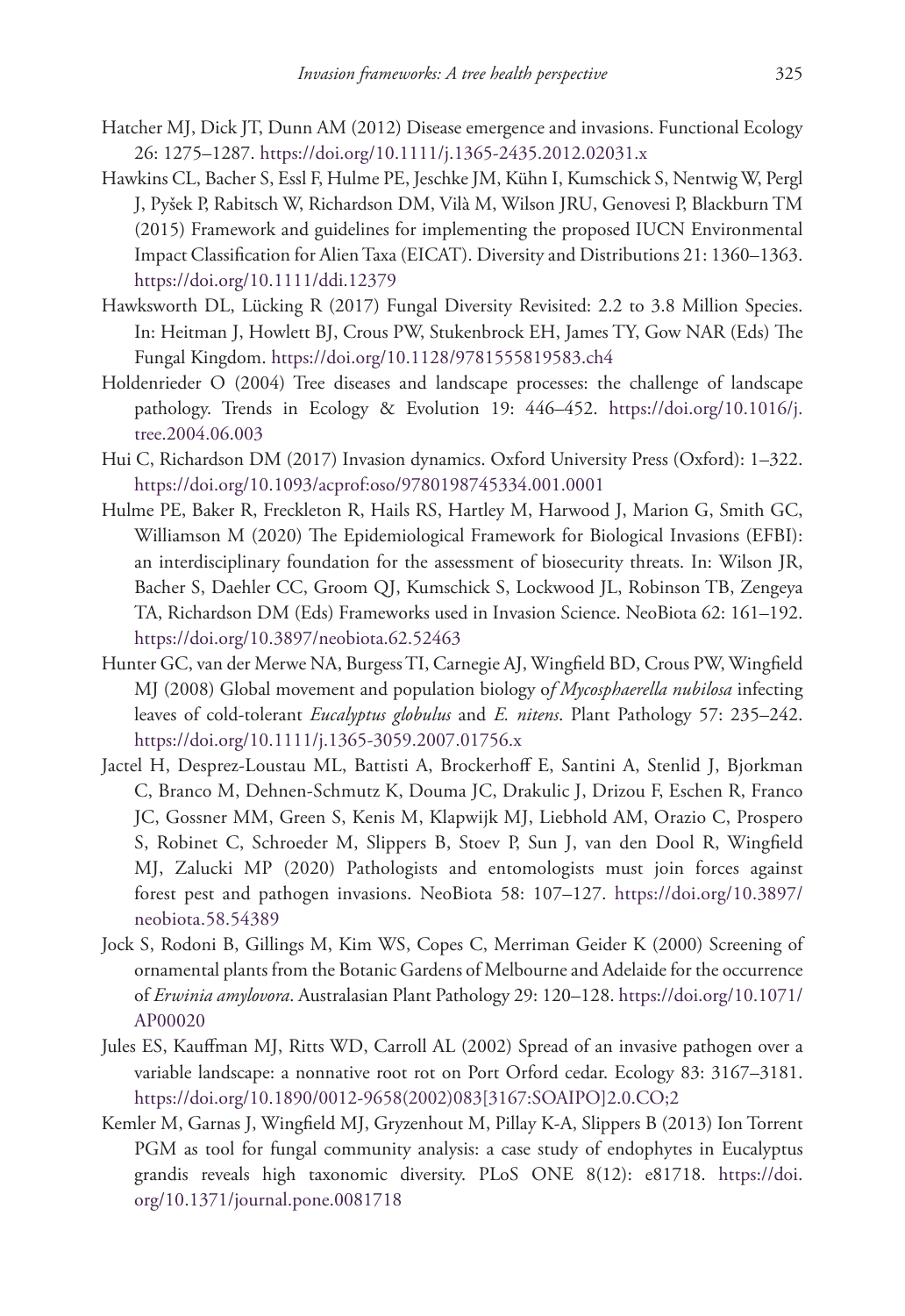- Kutschera U, Hossfeld U (2012) Physiological phytopathology: origin and evolution of a scientific discipline. Journal of Applied Botany and Food Quality 85: 1–5.
- Landa BB, Castillo AI, Giampetruzzi A, Kahn A, Román-Écija M, Velasco-Amo MP, Navas-Cortés JA, Marco-Noales E, Barbé S, Moralejo E, Coletta-Filho HD, Saldarelli P, Saponari M, Almeida RPP (2020) Emergence of a plant pathogen in Europe associated with multiple intercontinental introductions. Applied and Environmental Microbiology 86: e01521- 19.<https://doi.org/10.1128/AEM.01521-19>
- Litchman E (2010) Invisible invaders: non-pathogenic invasive microbes in aquatic and terrestrial ecosystems. Ecology Letters 13: 1560–1572. [https://doi.org/10.1111/j.1461-](https://doi.org/10.1111/j.1461-0248.2010.01544.x) [0248.2010.01544.x](https://doi.org/10.1111/j.1461-0248.2010.01544.x)
- Lockwood JL, Hoopes MF, Marchetti MP (2013) Invasion ecology (2nd edn.). Wiley-Blackwell (Oxford): 1–444.
- Loo JA (2008) Ecological impacts of non-indigenous invasive fungi as forest pathogens. Biological Invasions 11: 81–96. <https://doi.org/10.1007/s10530-008-9321-3>
- Lowe S, Browne M, Boudjelas S, De Poorter M (2000) 100 of the World's Worst Invasive Alien Species. A selection from the Global Invasive Species Database. Invasive Species Specialist Group, Auckland, 12 pp.
- Luchi N, Ioos R, Santini A (2020) Fast and reliable molecular methods to detect fungal pathogens in woody plants. Applied Microbiology and Biotechnology 104: 2453–2468. <https://doi.org/10.1007/s00253-020-10395-4>
- Lundquist JE, Hamelin RC (2005) Forest Pathology: from Genes to Landscapes. American Phytopathological Society Press, Minnesota, 175 pp.
- Macdonald IAW, Kruger FJ, Ferrar AA (1986) The Ecology and Management of Biological Invasions in Southern Africa. Oxford University Press, Cape Town, 324 pp.
- MacLeod A, Pautasso M, Jeger MJ, Haynes-Young R (2010) Evolution of the international regulation of plant pests and challenges for future plant health. Food Security 2: 49–70. <https://doi.org/10.1007/s12571-010-0054-7>
- Manion PD (1981) Tree Disease Concepts. Prentice-Hall, Inc, New Jersey, 399 pp.
- Mamiya Y (1983) Pathology of the pine wilt disease caused by *Bursaphelenchus xylophilus*. Annual Review of Phytopathology 21: 210–220. [https://doi.org/10.1146/annurev.](https://doi.org/10.1146/annurev.py.21.090183.001221) [py.21.090183.001221](https://doi.org/10.1146/annurev.py.21.090183.001221)
- McKinney LV, Thomsen IM, Kjær ED, Bengtsson SBK, Nielsen LR (2012) Rapid invasion by an aggressive pathogenic fungus (*Hymenoscyphus pseudoalbidus*) replaces a native decomposer (*Hymenoscyphus albidus*): A case of local cryptic extinction? Fungal Ecology 5: 663–669.<https://doi.org/10.1016/j.funeco.2012.05.004>
- McTaggart AR, van der Nest MA, Steenkamp ET, Roux J, Slippers B, Shuey LS, Wingfield MJ, Drenth A (2016) Fungal genomics challenges the dogma of name-based biosecurity. PLoS Pathogens 12: e1005475. <https://doi.org/10.1371/journal.ppat.1005475>
- Meentemeyer RK, Haas SE, Václavík T (2012) Landscape epidemiology of emerging infectious diseases in natural and human-altered ecosystems. Annual Review of Phytopathology 50: 379–402.<https://doi.org/10.1146/annurev-phyto-081211-172938>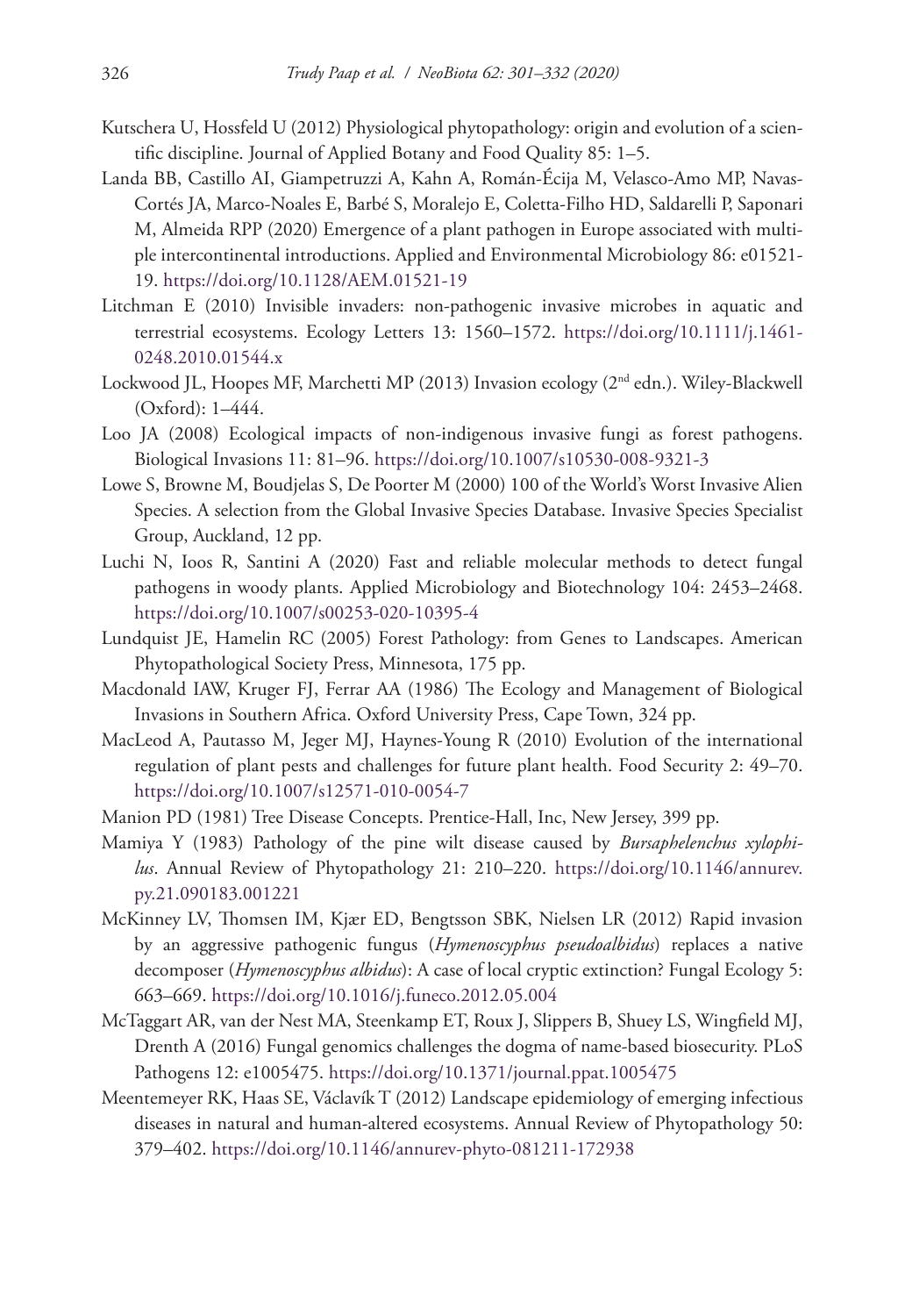- Migliorini D, Ghelardini L, Tondini E, Luchi N, Santini A (2015) The potential of symptomless potted plants for carrying invasive soilborne plant pathogens. Diversity and Distributions 21: 1218–1229.<https://doi.org/10.1111/ddi.12347>
- Mitchell RJ, Beaton JK, Bellamy PE, Broome A, Chetcuti J, Eaton S, Ellis CJ, Gimona A, Harmer R, Hester AJ, Hewison RL (2014) Ash dieback in the UK: a review of the ecological and conservation implications and potential management options. Biological Conservation 175: 95–109. <https://doi.org/10.1016/j.biocon.2014.04.019>
- Mooney HA, Drake JA (1986) Ecology of biological invasions of North America and Hawaii. Springer Verlag, New York, 321 pp.<https://doi.org/10.1007/978-1-4612-4988-7>
- Mooney HA, Mack RN, McNeely JA, Neville LE, Schei PJ, Waage JK (2005) Invasive alien species: a new synthesis (Vol. 63). Island Press, Washington DC, 368 pp.
- Müller MM, Hantula J, Wingfield MJ, Drenkhan R (2019) *Diplodia sapinea* found on Scots pine in Finland. Forest Pathology 49: e12483. <https://doi.org/10.1111/efp.12483>
- Nuñez MA, Pauchard A, Ricciardi A (2020) Invasion science and the global spread of SARS-CoV-2. Trends in Ecology & Evolution 35: 642–645. [https://doi.org/10.1016/j.](https://doi.org/10.1016/j.tree.2020.05.004) [tree.2020.05.004](https://doi.org/10.1016/j.tree.2020.05.004)
- Ogden NH, Wilson JRU, Richardson DM, Hui C, Davies SJ, Kumschick S, Le Roux JJ, Measey J, Saul WC, Pulliam JRC (2019) Emerging infectious diseases and biological invasions: a call for a One Health collaboration in science and management. Royal Society Open Science 6: 181577.<https://doi.org/10.1098/rsos.181577>
- Oliva J, Redondo MÁ, Stenlid J (2020) Functional ecology of forest disease. Annual Review of Phytopathology 58.<https://doi.org/10.1146/annurev-phyto-080417-050028>
- Paap T, Burgess TI, Wingfield MJ (2017a) Urban trees: bridge-heads for forest pest invasions and sentinels for early detection. Biological Invasions 19: 3515–3526. [https://doi.](https://doi.org/10.1007/s10530-017-1595-x) [org/10.1007/s10530-017-1595-x](https://doi.org/10.1007/s10530-017-1595-x)
- Paap T, Brouwers NC, Burgess TI, Hardy GE (2017b) Importance of climate, anthropogenic disturbance and pathogens (*Quambalaria coyrecup* and *Phytophthora* spp.) on marri (*Corymbia calophylla*) tree health in southwest Western Australia. Annals of Forest Science 74: 1–62.<https://doi.org/10.1007/s13595-017-0658-6>
- Paap T, Burgess TI, Rolo V, Steel E, Hardy GESJ (2018) Anthropogenic disturbance impacts stand structure and susceptibility of an iconic tree species to an endemic canker pathogen. Forest Ecology and Management 425: 145–153.<https://doi.org/10.1016/j.foreco.2018.05.055>
- Pautasso M, Schlegel M, Holdenrieder O (2015) Forest health in a changing world. Microbial Ecology 69: 826–842. <https://doi.org/10.1007/s00248-014-0545-8>
- Pautasso M, Aas G, Queloz V, Holdenrieder O (2013) European ash (*Fraxinus excelsior*) dieback-A conservation biology challenge. Biological Conservation 158: 37–49. [https://](https://doi.org/10.1016/j.biocon.2012.08.026) [doi.org/10.1016/j.biocon.2012.08.026](https://doi.org/10.1016/j.biocon.2012.08.026)
- Peace TR (1962) Pathology of trees and shrubs with special reference to Britain. Oxford University Press, Oxford, 753 pp.
- Pereyra PJ (2016) Revisiting the use of the invasive species concept: an empirical approach. Austral Ecology 41: 519–528. <https://doi.org/10.1111/aec.12340>
- Perkins LB, Leger EA, Nowak RS (2011) Invasion triangle: an organizational framework for species invasion. Ecology and Evolution 1: 610–625. <https://doi.org/10.1002/ece3.47>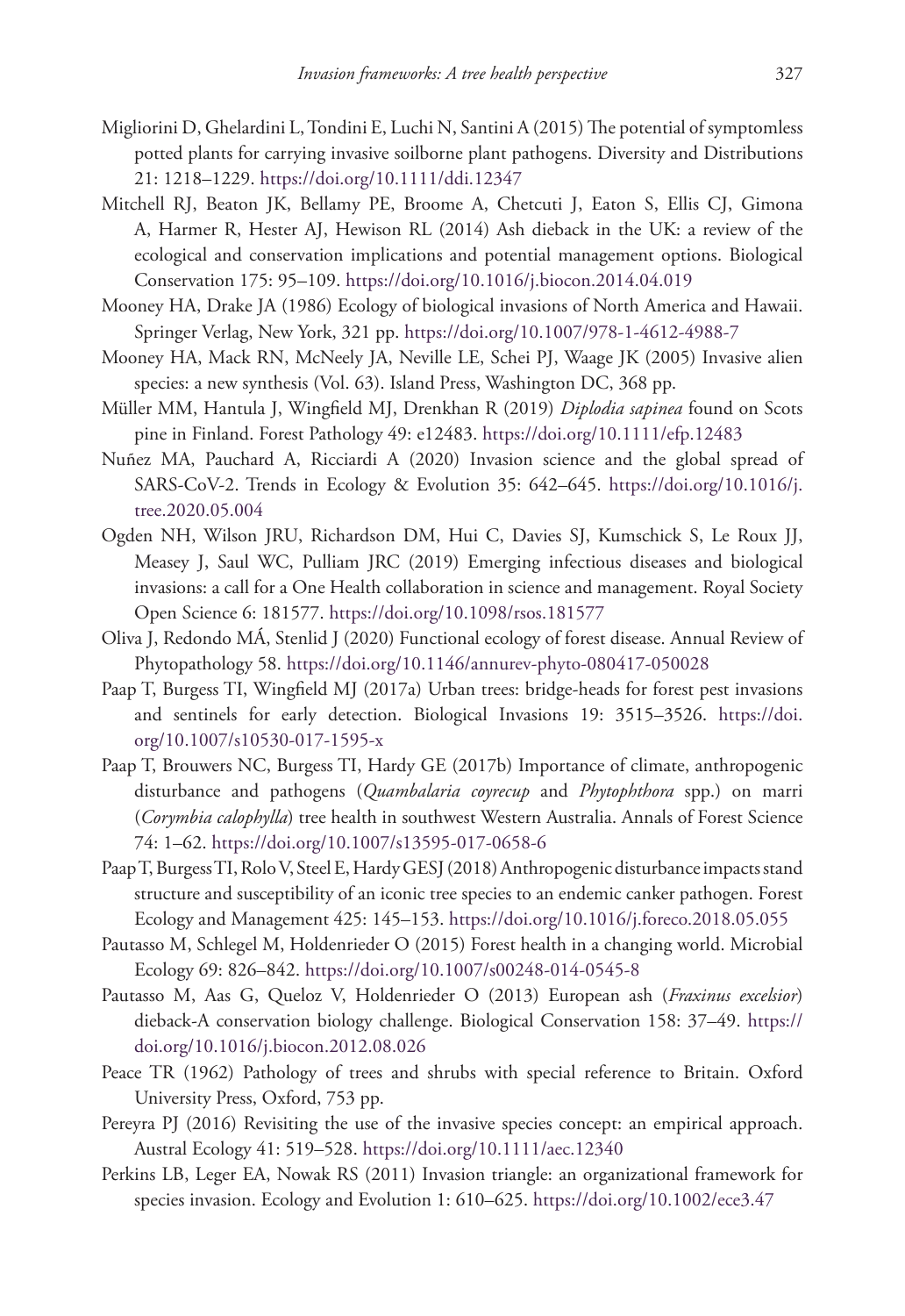- Pluess T, Jarošík V, Pyšek P, Cannon R, Pergl J, Breukers A, Bacher S (2012) Which factors affect the success or failure of eradication campaigns against alien species? PLoS ONE 7(10): e48157. <https://doi.org/10.1371/journal.pone.0048157>
- Power AG, Mitchell CE (2004) Pathogen spillover in disease epidemics. The American Naturalist 164: S79–S89.<https://doi.org/10.1086/424610>
- Potgieter LJ, Cadotte MW (2020) The application of selected invasion frameworks to urban ecosystems. In: Wilson JR, Bacher S, Daehler CC, Groom QJ, Kumschick S, Lockwood JL, Robinson TB, Zengeya TA, Richardson DM (Eds) Frameworks used in Invasion Science. NeoBiota 62: 365–386. <https://doi.org/10.3897/neobiota.62.50661>
- Potgieter LJ, Douwes E, Gaertner M, Measey J, Paap T, Richardson DM (2020) Biological invasions in South Africa's urban ecosystems: patterns, processes, impacts, and management. In: van Wilgen B, Measey J, Richardson D, Wilson J, Zengeya T (Eds) Biological Invasions in South Africa. Springer, Cham, 275–309. [https://doi.](https://doi.org/10.1007/978-3-030-32394-3_11) [org/10.1007/978-3-030-32394-3\\_11](https://doi.org/10.1007/978-3-030-32394-3_11)
- Price PW, Westoby M, Rice B, Atsatt PR, Fritz RS, Thompson JN, Mobley K (1986) Parasite mediation in ecological interactions. Annual Review of Ecology and Systematics 17: 487– 505.<https://doi.org/10.1146/annurev.es.17.110186.002415>
- Pyšek P, Richardson DM, Pergl J, Jarošík V, Sixtová Z, Weber E (2008) Geographical and taxonomical biases in invasion ecology. Trends in Ecology & Evolution 23: 237–244. <https://doi.org/10.1016/j.tree.2008.02.002>
- Pyšek P, Hulme PE, Simberloff D, Bacher S, Blackburn TM, Carlton JT, Dawson W, Essl F, Foxcroft LC, Genovesi P, Jeschke JM, Kühn I, Liebhold AM, Mandrak NE, Meyerson LA, Pauchard A, Pergl J, Roy HE, Seebens H, van Kluenen M, Vilà M, Wingfield MJ, Richardson DM (2020) Scientists' warning on invasive alien species. Biological Reviews: 1–25.<https://doi.org/10.1111/brv.12627>
- Queloz V, Grünig CR, Berndt R, Kowalski T, Sieber TN, Holdenrieder O (2011) Cryptic speciation in *Hymenoscyphus albidus*. Forest Pathology 41: 133–142. [https://doi.](https://doi.org/10.1111/j.1439-0329.2010.00645.x) [org/10.1111/j.1439-0329.2010.00645.x](https://doi.org/10.1111/j.1439-0329.2010.00645.x)
- Ramírez‐Gil JG, Castañeda‐Sánchez DA, Morales‐Osorio JG (2017) Production of avocado trees infected with *Phytophthora cinnamomi* under different management regimes. Plant Pathology 66: 623–632.<https://doi.org/10.1111/ppa.12620>
- Ramsfield TD, Bentz BJ, Faccoli M, Jactel H, Brockerhoff EG (2016) Forest health in a changing world: effects of globalization and climate change on forest insect and pathogen impacts. Forestry 89: 245–252.<https://doi.org/10.1093/forestry/cpw018>
- Reed EM, Serr ME, Maurer AS, Reiskind MB (2020) Gridlock and beltways: the genetic context of urban invasions. Oecologia 13: 1–4. [https://doi.org/10.1007/s00442-020-](https://doi.org/10.1007/s00442-020-04614-y) [04614-y](https://doi.org/10.1007/s00442-020-04614-y)
- Reichard SH, White PS (2003) Invasion biology: an emerging field of study. Annals of the Missouri Botanical Garden 90: 64–66.<https://doi.org/10.2307/3298526>
- Ricciardi A, Blackburn TM, Carlton JT, Dick JT, Hulme PE, Iacarella JC, Jeschke JM, Liebhold AM, Lockwood JL, MacIsaac HJ, Pyšek P, Richardson DM, Ruiz GM, Simberloff D, Sutherland WJ, Wardle DA, Aldridge DC (2017) Invasion science: a horizon scan of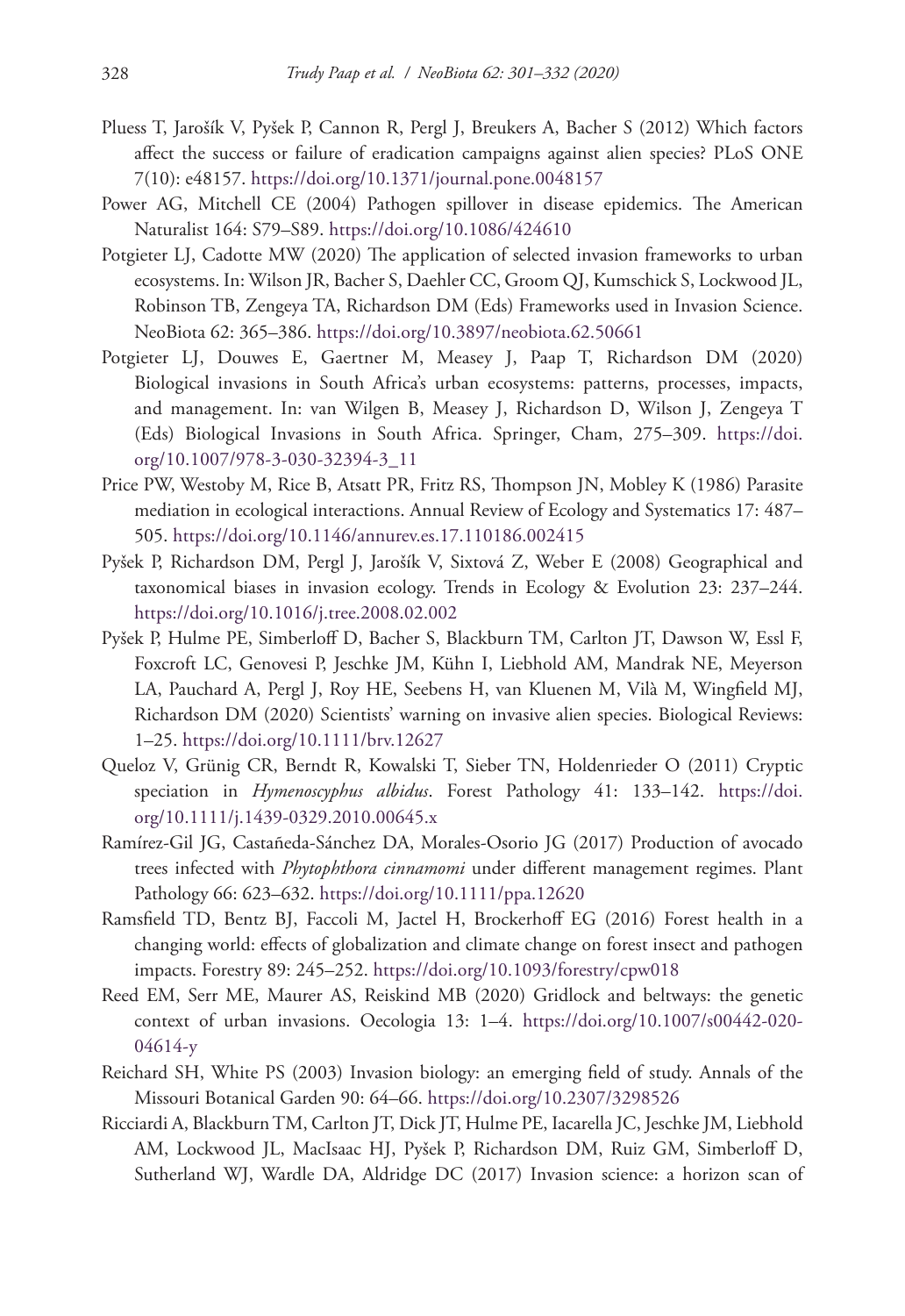emerging challenges and opportunities. Trends in Ecology & Evolution 32: 464–474. <https://doi.org/10.1016/j.tree.2017.03.007>

- Richardson DM, Pyšek P, Rejmánek M, Barbour MG, Panetta FD, West CJ (2000) Naturalization and invasion of alien plants: concepts and definitions. Diversity and Distributions 6: 93–107.<https://doi.org/10.1046/j.1472-4642.2000.00083.x>
- Ridley GS, Bain J, Bulman LS, Dick MA, Kay MK (2000) Science for Conservation 142: 1–68.<http://www.doc.govt.nz/globalassets/documents/science-and-technical/sfc142.pdf>
- Rigling D, Prospero S (2018) *Cryphonectria parasitica*, the causal agent of chestnut blight: invasion history, population biology and disease control. Molecular Plant Pathology 19: 7–20.<https://doi.org/10.1111/mpp.12542>
- Rizzo DM, Garbelotto M (2003) Sudden oak death: endangering California and Oregon forest ecosystems. Frontiers in Ecology and the Environment 1: 197–204. [https://doi.](https://doi.org/10.1890/1540-9295(2003)001%5B0197:SODECA%5D2.0.CO;2) [org/10.1890/1540-9295\(2003\)001\[0197:SODECA\]2.0.CO;2](https://doi.org/10.1890/1540-9295(2003)001%5B0197:SODECA%5D2.0.CO;2)
- Rodoni BC, Merriman PR, McKirdy SJ, Wittwer G (2006) Costs associated with fire blight incursion management and predicted costs of future. Acta Horticulturae 704: 55–62. <https://doi.org/10.17660/ActaHortic.2006.704.5>
- Roux J, Greyling I, Coutinho TA, Verleur M, Wingfeld MJ (2013) The myrtle rust pathogen, *Puccinia psidii*, discovered in Africa. IMA Fungus 4: 155–159. [https://doi.org/10.5598/](https://doi.org/10.5598/imafungus.2013.04.01.14) [imafungus.2013.04.01.14](https://doi.org/10.5598/imafungus.2013.04.01.14)
- Roy HE, Hesketh H, Purse BV, Eilenberg J, Santini A, Scalera R, Stentiford GD, Adriaens T, Bacela‐Spychalska K, Bass D, Beckmann KM, Bessell P, Bojko J, Booy O, Cardoso AC, Essl F, Groom Q, Harrower C, Kleespies R, Martinou AF, van Oers MM, Peeler EJ, Pergl J, Rabitsch W, Roques A, Schaffner F, Schindler S, Schmidt BR, Schönrogge K, Smith J, Solarz W, Stewart A, Stroo A, Tricarico E, Turvey KM, Vannini A, Vilà M, Woodward S, Wynns AA, Dunn AM (2017) Alien pathogens on the horizon: opportunities for predicting their threat to wildlife. Conservation Letters 10: 477–484. <https://doi.org/10.1111/conl.12297>
- Sakalidis ML, Slippers B, Wingfield BD, Hardy GS, Burgess TI (2013) The challenge of understanding the origin, pathways and extent of fungal invasions: global populations of the *Neofusicoccum parvum*-*N. ribis* species complex. Diversity and Distributions 19: 873– 883.<https://doi.org/10.1111/ddi.12030>
- Santini A, Liebhold A, Migliorini D, Woodward S (2018) Tracing the role of human civilization in the globalization of plant pathogens. The ISME Journal 12: 647–652. [https://doi.](https://doi.org/10.1038/s41396-017-0013-9) [org/10.1038/s41396-017-0013-9](https://doi.org/10.1038/s41396-017-0013-9)
- Santini A, Ghelardini L, De Pace C, Desprez‐Loustau ML, Capretti P, Chandelier A, Cech T, Chira D, Diamandis S, Gaitniekis T, Hantula J, Holdenrieder O, Jankovsky L, Jung T, Jurc D, Kirisits T, Kunca A, Lygis V, Malecka M, Marcais B, Schmitz S, Schumacher J, Solheim H, Solla A, Szabò I, Tsopelas P, Vannini A, Vettraino AM, Webber J, Woodward S, Stenlid J (2013) Biogeographical patterns and determinants of invasion by forest pathogens in Europe. New Phytologist 197: 238–250.<https://doi.org/10.1111/j.1469-8137.2012.04364.x>
- Scott P, Bader M, Burgess TI, Hardy GESJ, Williams N (2019) Global biogeography and invasion risk of the plant destroyer genus *Phytophthora*. Environmental Science and Policy 101: 175–182.<https://doi.org/10.1016/j.envsci.2019.08.020>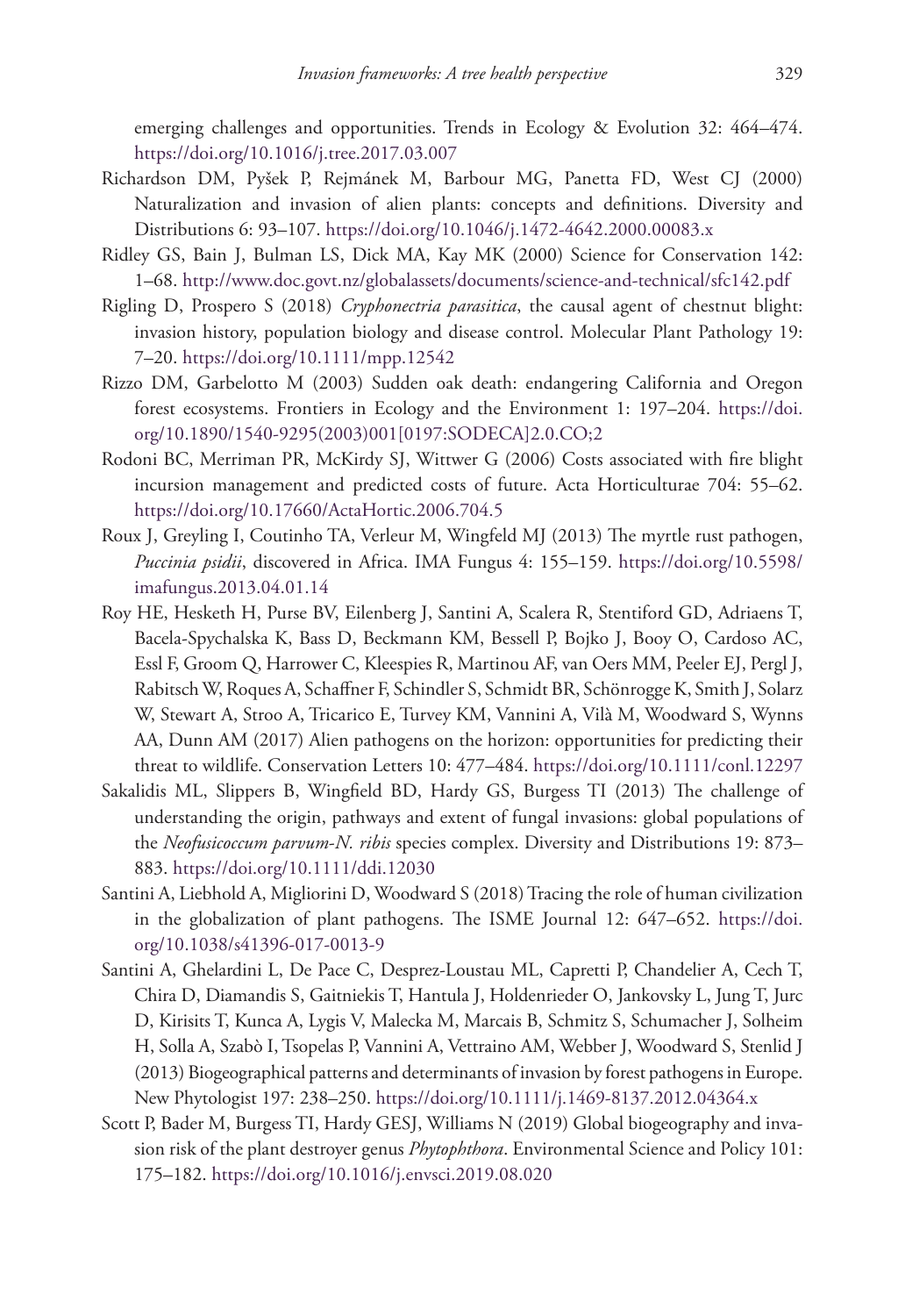- Seebens H, Blackburn TM, Dyer EE, Genovesi P, Hulme PE, Jeschke JM, Pagad S, Pyšek P, Winter M, Arianoutsou M, Bacher S, Blasius B, Brundu G, Capinha C, Celesti-Grapow L, Dawson W, Dullinger S, Fuentes N, Jäger H, Kartesz J, Kenis M, Kreft H, Kühn I, Lenzner B, Liebhold A, Mosena A, Moser D, Nishino M, Pearman D, Perg J, Rabitsch W, Rojas-Sandoval J, Roques A, Rorke S, Rossinelli S, Roy HE, Scalera R, Schindler S, Štajerová K, Tokarska-Guzik B, van Kleunen M, Walker K, Weigelt P, Yamanaka T, Essl F (2017) No saturation in the accumulation of alien species worldwide. Nature Communications 8: 14435.<https://doi.org/10.1038/ncomms14435>
- Seebens H, Blackburn TM, Dyer EE, Genovesi P, Hulme PE, Jeschke JM, Pagad S, Pyšek P, van Kleunen M, Winter M, Ansong M, Arianoutsou M, Bacher S, Blasius B, Brockerhoff EG, Brundu G, Capinha C, Causton CE, Celesti-Grapow L, Dawson W, Dullinger S, Economo EP, Fuentes N, Guénard B, Jäger H, Kartesz J, Kenis M, Kühn I, Lenzner B, Liebhold AM, Mosena A, Moser D, Nentwig W, Nishino M, Pearman D, Pergl J, Rabitsch W, Rojas-Sandoval J, Roques A, Rorke S, Rossinelli S, Roy HE, Scalera R, Schindler S, Štajerová K, Tokarska-Guzik B, Walker K, Ward DF, Yamanaka T, Essl F (2018) Global rise in emerging alien species results from increased accessibility of new source pools. Proceedings of the National Academy of Sciences 115: E2264–E2273. [https://doi.](https://doi.org/10.1073/pnas.1719429115) [org/10.1073/pnas.1719429115](https://doi.org/10.1073/pnas.1719429115)
- Shearer BL, Crane CE, Barrett S, Cochrane A (2007) *Phytophthora cinnamomi* invasion, a major threatening process to conservation of flora diversity in the South-west Botanical Province of Western Australia. Australian Journal of Botany 55: 225–238. [https://doi.](https://doi.org/10.1071/BT06019) [org/10.1071/BT06019](https://doi.org/10.1071/BT06019)
- Shigo AL (1967) Successions of organisms in discoloration and decay of wood. In: Romberger JA, Mikola P (Eds) International Review of Forestry Research (Vol. 2). Elsevier, New York, 237–299.<https://doi.org/10.1016/B978-1-4831-9976-4.50012-1>
- Slippers B, Stenlid J, Wingfield MJ (2005) Emerging pathogens: fungal host jumps following anthropogenic introduction. Trends in Ecology & Evolution 20: 420–421. [https://doi.](https://doi.org/10.1016/j.tree.2005.05.002) [org/10.1016/j.tree.2005.05.002](https://doi.org/10.1016/j.tree.2005.05.002)
- Soubeyrand S, de Jerphanion P, Martin O, Saussac M, Manceau C, Hendrikx P, Lannou C (2018) Inferring pathogen dynamics from temporal count data: the emergence of *Xylella fastidiosa* in France is probably not recent. New Phytologist 219: 824–836. [https://doi.](https://doi.org/10.1111/nph.15177) [org/10.1111/nph.15177](https://doi.org/10.1111/nph.15177)
- Stenlid J, Oliva J (2016) Phenotypic interactions between tree hosts and invasive forest pathogens in the light of globalization and climate change. Philosophical Transactions of the Royal Society B: Biological Science 371: 20150455.<https://doi.org/10.1098/rstb.2015.0455>
- Swart, WJ, Wingfield MJ (1991) Biology and control of *Sphaeropsis sapinea* on *Pinus* species in South Africa. Plant Disease 75: 761–766. <https://doi.org/10.1094/PD-75-0761>
- Tainter FH, Baker FA (1996) Principles of forest pathology. John Wiley & Sons, New York, 805 pp.
- Taylor JW, Jacobson DJ, Kroken S, Kasuga T, Geiser DM, Hibbett DS, Fisher MC (2000) Phylogenetic species recognition and species concepts in fungi. Fungal Genetics and Biology 31: 21–32.<https://doi.org/10.1006/fgbi.2000.1228>
- Tedersoo L, Bahram M, Põlme S, Yorou NS, Wijesundera R, Villarreal Ruiz L, Vasco-Palacios AM, Thu PQ, Suija A, Smith ME, Sharp C, Saluveer E, Saitta A, Rosas M, Riit T, Ratkowsky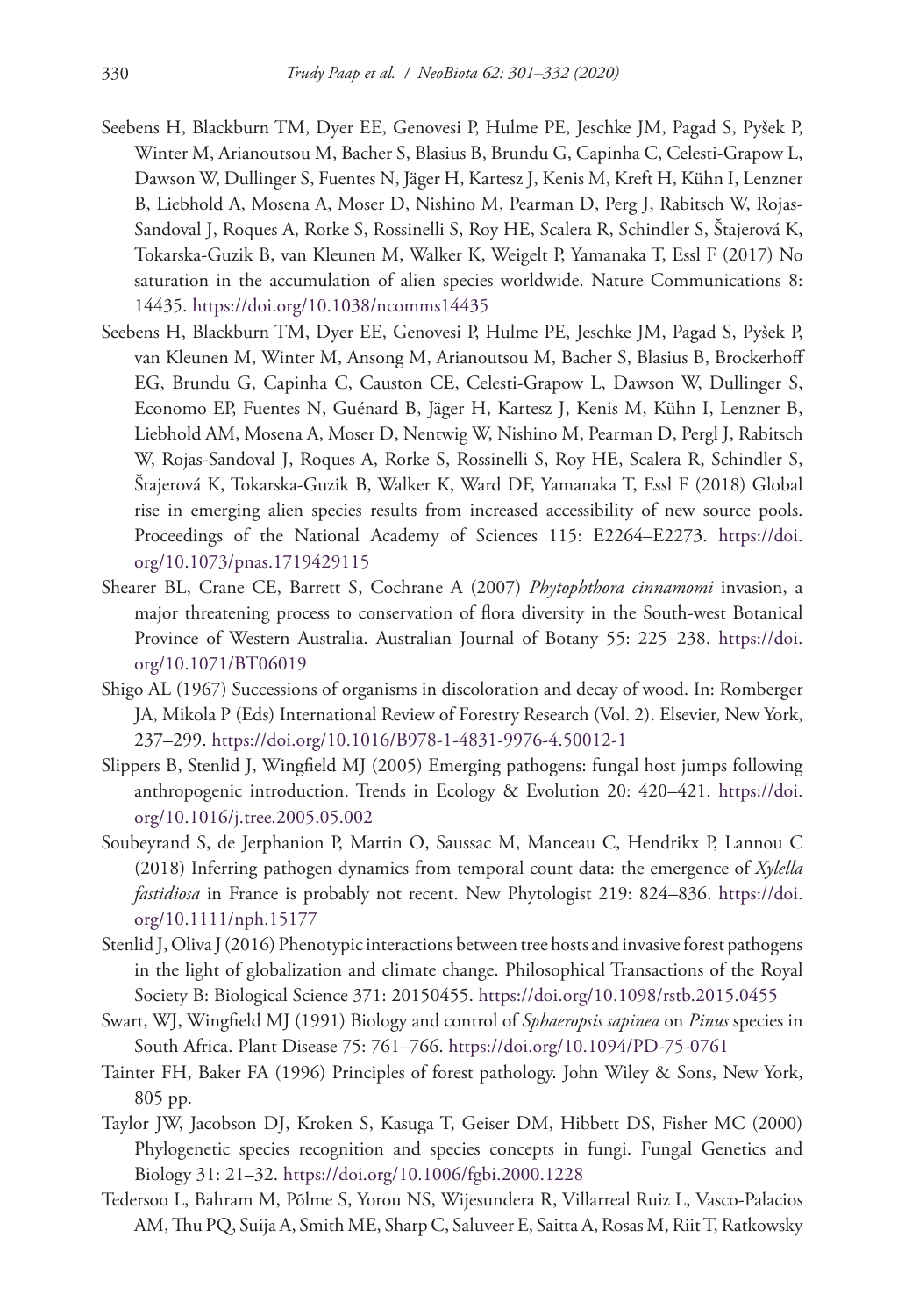D, Pritsch K, Põldmaa K, Piepenbring M, Phosri C, Peterson M, Parts K, Pärtel K, Otsing E, Nouhra E, Njouonkou AL, Nilsson RH, Morgado LN, Mayor J, May TW, Majuakim L, Lodge DJ, Lee SS, Larsson KH, Kohout P, Hosaka K, Hiiesalu I, Henkel TW, Harend H, Guo LD, Greslebin A, Grelet G, Geml J, Gates G, Dunstan W, Dunk C, Drenkhan R, Dearnaley J, De Kesel A, Dang T, Chen X, Buegger F, Brearley FQ, Bonito G, Anslan S, Abell S, Abarenkov K (2014) Global diversity and geography of soil fungi. Science 346: 1256688.<https://doi.org/10.1126/science.1256688>

- Thakur MP, van der Putten WH, Cobben MMP, van Kleunen M, Geisen S (2019) Microbial invasions in terrestrial ecosystems. Nature Reviews Microbiology 17: 621–631. [https://doi.](https://doi.org/10.1038/s41579-019-0236-z) [org/10.1038/s41579-019-0236-z](https://doi.org/10.1038/s41579-019-0236-z)
- Thompson LR, Sanders JG, McDonald D, Amir A, Ladau J, Locey KJ, Prill RJ, Tripathi A, Gibbons SM, Ackermann G, Navas-Molina JA, Janssen S, Kopylova E, Vázquez-Baeza Y, González A, Morton JT, Mirarab S, Zech Xu Z, Jiang L, Haroon MF, Kanbar J, Zhu Q, Jin Song S, Kosciolek T, Bokulich NA, Lefler J, Brislawn CJ, Humphrey G, Owens SM, Hampton-Marcell J, Berg-Lyons D, McKenzie V, Fierer N, Fuhrman JA, Clauset A, Stevens RL, Shade A, Pollard KS, Goodwin KD, Jansson JK, Gilbert JA, Knight R (2017) Earth Microbiome Project Consortium. A communal catalogue reveals Earth's multiscale microbial diversity. Nature 551: 457–463. <https://doi.org/10.1038/nature24621>
- Thomsen MS, Olden JD, Wernberg T, Griffin JN, Silliman BR (2011) A broad framework to organize and compare ecological invasion impacts. Environmental Research 111: 899– 908.<https://doi.org/10.1016/j.envres.2011.05.024>
- Traveset A, Richardson DM (in press) Plant invasions: the role of biotic interactions– an overview. In: Traveset A, Richardson DM (Eds) Plant Invasions: the Role of Biotic Interactions. CABI, Wallingford, 25 pp.
- Trumbore S, Brando P, Hartmann H (2015) Forest health and global change. Science 349: 814–818.<https://doi.org/10.1126/science.aac6759>
- Vainio EJ, Bezos D, Bragança H, Cleary M, Fourie G, Georgieva M, Ghelardini L, Hannunen S, Ioos R, Martín-García J, Martínez-Álvarez P, Mullett M, Oszako T, Papazova-Anakieva I, Piškur B, Romeralo C, Sanz-Ros AV, Steenkamp ET, Tubby K, Wingfield MJ, Diez JJ (2019) Sampling and detection strategies for the pine pitch canker (PPC) disease pathogen *Fusarium circinatum* in Europe. Forests 10: 1–723.<https://doi.org/10.3390/f10090723>
- Werres S, Marwitz R, Man in't Veld WA, Cock AWAMde, Bonants PJM, Weerdt Mde, Themann K, Ilieva E, Baayen RP (2001) *Phytophthora ramorum* sp. nov., a new pathogen on *Rhododendron* and *Viburnum*. Mycological Research 105: 1155–1165. [https://doi.](https://doi.org/10.1016/S0953-7562(08)61986-3) [org/10.1016/S0953-7562\(08\)61986-3](https://doi.org/10.1016/S0953-7562(08)61986-3)
- Weste GM, Taylor P (1971) The invasion of native forest by *Phytophthora cinnamomi*. I. Brisbane Ranges, Victoria. Australian Journal of Botany 19: 281–294. [https://doi.org/10.1071/](https://doi.org/10.1071/BT9710281) [BT9710281](https://doi.org/10.1071/BT9710281)
- Williamson M (1996) Biological Invasions. Chapman and Hall, London, 244 pp.
- Wilson JRU, Bacher S, Daehler CC, Groom QJ, Kumschick S, Lockwood JL, Robinson TB, Zengeya TA, Richardson DM (2020) Frameworks used in invasion science: progress and prospects. In: Wilson JR, Bacher S, Daehler CC, Groom QJ, Kumschick S, Lockwood JL, Robinson TB, Zengeya TA, Richardson DM (Eds) Frameworks used in Invasion Science. NeoBiota 62: 1–30. <https://doi.org/10.3897/neobiota.62.58738>